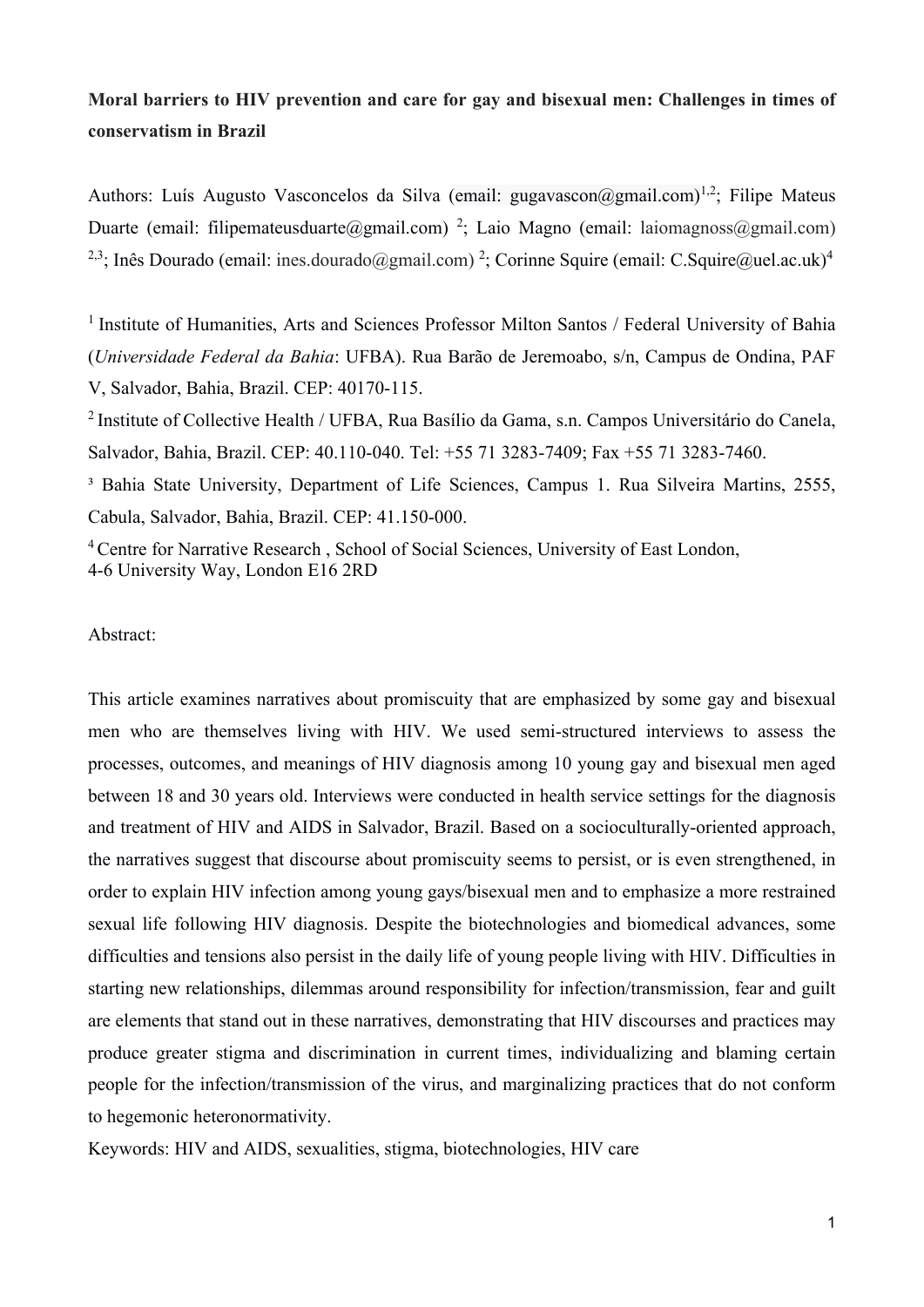### **Introduction**

Although there is evidence of a relatively stable prevalence of HIV in the general Brazilian population, the rate is disproportionately higher among gay men and other men who have sex with men  $(MSM)^1$ . In the global context, systematic review studies estimate a prevalence of around 15.4% in this population (Beyrer et al, 2012), and studies in Brazil indicate prevalence at this level. In 2016, a study among gay and bisexual men in 12 large Brazilian cities estimated a prevalence of 18.4% (Kerr et al, 2018), much higher than the estimate for the general population (0.6%) (Brasil, 2014).

The current epidemic profile has drawn attention to the growth of HIV and AIDS among young men. From 2006 to 2016, data from the Brazilian Ministry of Health indicated that the AIDS detection rate among men aged from 15 to 19 years old had almost doubled, while for those between 20 and 24 years old, the rate had more than doubled (Brasil, 2017). When compared to data from studies undertaken in 2009 and 2016, a substantial change in the behaviour of young Brazilian gay and bisexual men was noted, with an increase in the prevalence of the use of illicit drugs (from 40.5% to 49.3%) and of unprotected anal sex (from 33.6% to 41.8%) (Guimarães et al, 2018). Furthermore, the prevention and care of HIV and AIDS in Brazil have faced an increasing challenge in the under-funding of the National Health Service and a moral crisis in the field of sexuality, with pressures from conservative groups, which have expanded into the arenas of government solutions and decisions and which have had repercussions on actions and responses to the epidemic (Greco, 2016; Seffner & Parker, 2016a).

Despite the progress and international prominence that Brazil historically displayed in the field of HIV, at this moment concerns and fears are growing. As Seffner and Parker (2016b) note, we are experiencing tension between "help them live" and "let them die", in that we have new treatments and biomedical methods for prevention, while also observing "reinforced" stigma and discrimination against vulnerable populations. A reduction in investment and the resumption of the "moral" discourse in the field of HIV and AIDS prevention are ingredients that could increase the vulnerability of historically stigmatized people and groups, such as gay and bisexual men.

In the midst of the resurgence of the AIDS epidemic among gay and bisexual men (Brasil, 2017), optimism predominates in the scientific community, especially due to recent evidence from the biomedical field that someone living with HIV, if treated with antiretroviral therapy and with an

<sup>&</sup>lt;sup>1</sup> The MSM category is used in epidemiological studies to include cisgender men who identify themselves as gay/homosexual and those who have sex with other men, even if they identify themselves as heterosexual or bisexual. In this article, we'll use only gay and bisexual men, taking into consideration our research participants and how they identify themselves.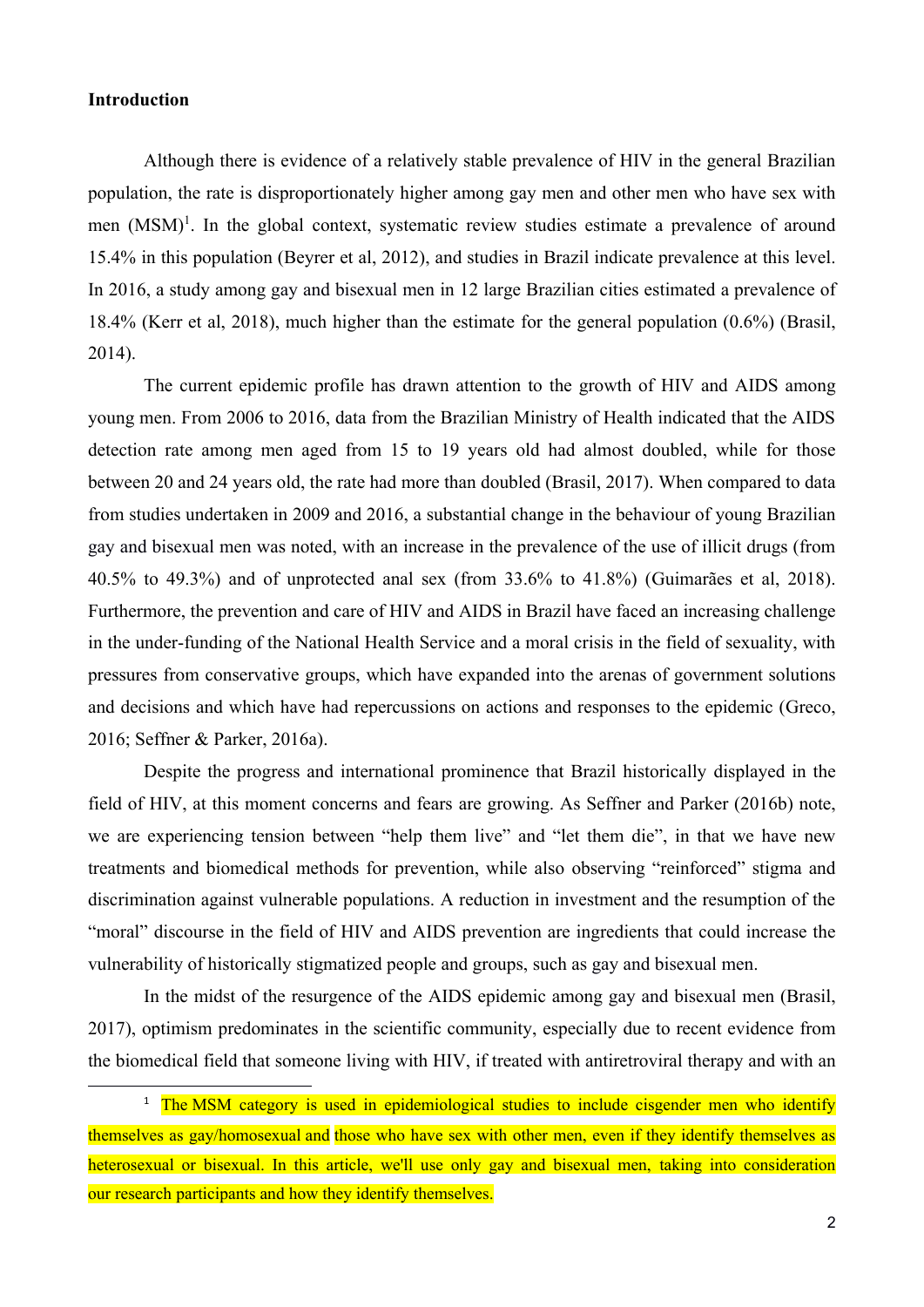undetectable viral load, does not transmit the virus during sexual intercourse (Rodger el al., 2016, 2019; Grulich et al, 2015; Cohen et al, 2016; The Lancet HIV, 2017), indicating that treatment is also prevention. Beyond the new biomedical prevention strategies available in health services, such as testing and treating HIV infection at all CD4 counts, PEP (post-exposure prophylaxis) and PrEP (pre-exposure prophylaxis), this optimism underlines the need to incorporate other structural strategies to confront and combat the HIV vulnerabilities of gay and bisexual men (Aggleton and Parker, 2015), especially stigma and discrimination (Magno et al, 2017). We note that these vulnerabilities' processes and effects are not homogenous, meaning that the diversities and intersectionalities between such groups must be taken into consideration, for example, in terms of gender performance and of generational, socio-economic (Philbin et al., 2018), and ethno-racial (Halkitis et al., 2013) differences.

Several studies have pointed out that HIV stigma continues to produce socio-affective barriers in the lives of those with a positive diagnosis (Flowers, 2010; Simões, 2018), with adverse effects on the sexual and mental health of gay and bisexual men in several places around the world (Anderson et al., 2015; Berg et al., 2015; Ha et al., 2015), despite the advances in HIV treatment, and the apparent departure from "HIV/AIDS exceptionalism" towards HIV's "normalization" as a chronic disease (De Cock and Johnson, 1998, p. 291). In other words, despite important changes and discontinuities in the HIV and AIDS scenario - something that was previously seen as a "death sentence" is now a "life sentence" (Flowers et al., 2001) - problems and conflicts continue to exist (Squire, 2010), such as the uncertainties (Davis et al., 2006; Rosengarten et al., 2004) generated by new medical technologies for treatment and prevention.

As Flowers (2010, p.117) asserts, the psychosocial consequences of an HIV diagnosis appear "resistant to processes of normalisation". In relation to HIV positive gay and bisexual men, for example, difficulties in revealing their positive status to other people have been highlighted (Flowers and Davis, 2012), as has the fear of rejection and isolation from potential sexual partners (Jeffries et al., 2015) and other HIV negative gay and bisexual men (Courtenay–Quirk et al., 2006; Smit et al., 2012). Difficulties around revelation, predominantly fear of stigma, also have an impact on access to health services for testing and treatment (Hoffman et al., 2015; Li et al., 2012), and reinforce feelings of guilt and shame about the infection (Cloete et al., 2008). As Paiva et al (2011, p. 4208) argue, one cannot forget that people living with HIV "continue to be seen as dangerous". It is no surprise, therefore, that some men are more discreet about being HIV positive than they are about "being gay" (Takács et al., 2013).

Based on this scenario of ambiguities and dis/continuities around HIV, in this paper we attempt to highlight narratives about promiscuity which seem to persist, including in Brazil (Gomes et al., 2011; Ribeiro et al., 2019), or even to have been resumed as a justification for HIV cases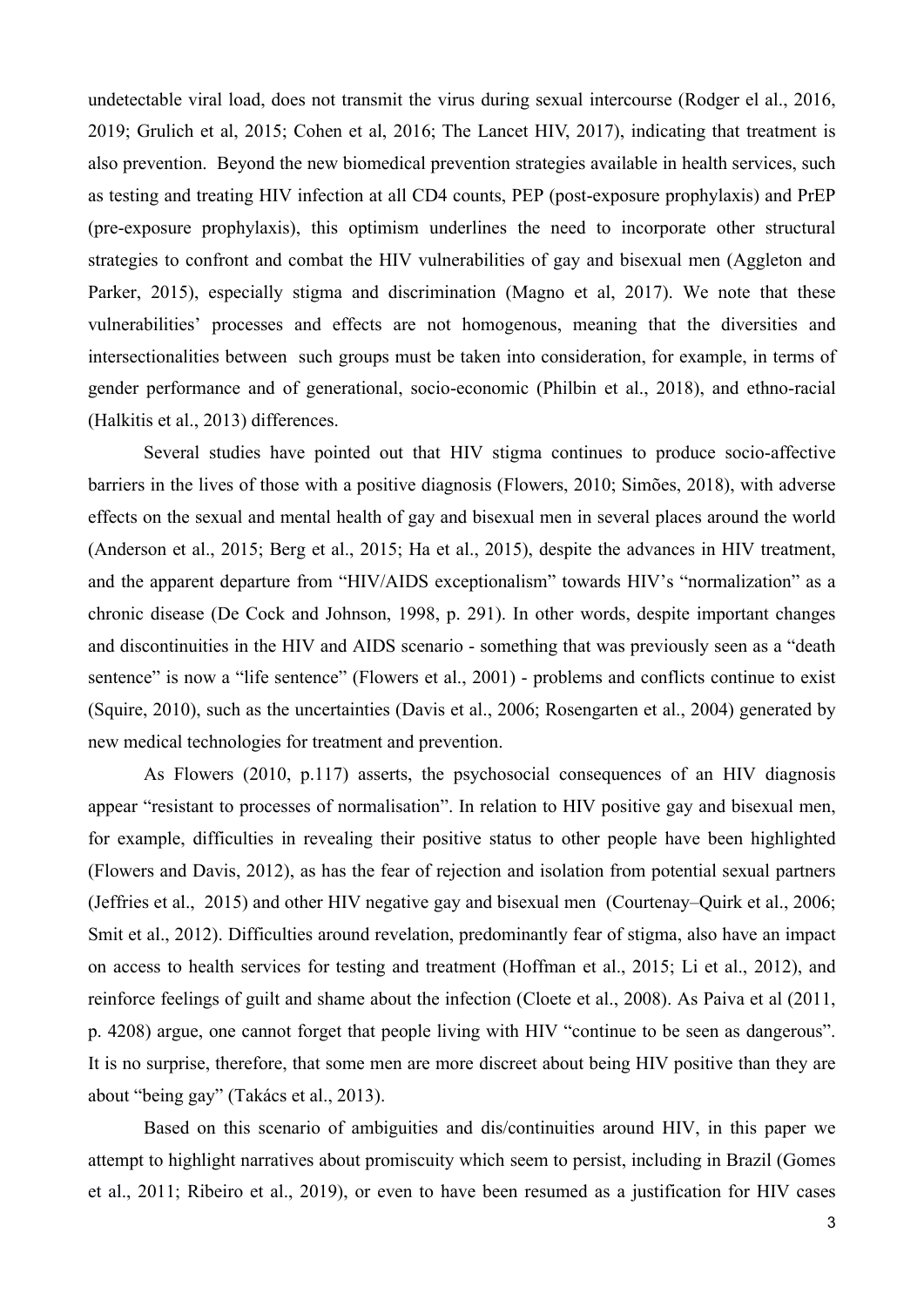among gay and bisexual men, as well as for the new imposed limitations which are required to live with HIV. These are, therefore, narratives that move towards blame, marginalizing and normalizing subjects, neglecting or minimising other elements related to sexual scenes and encounters. As Simões (2018, p.335) emphasizes, despite the current context of biomedical advances in which young gay men live, promiscuity is still seen as an "expression of irresponsible sexuality".

Personal narratives are structures of language that give an account of the narrating subject, often in moral terms (Butler, 2005; Riessman, 2008). This characteristic means that analysing young Brazilian people's contemporary narratives of their lives with HIV can allow us to understand if and how discourses around promiscuity, stigma, and biotechnologies are operating, within the context of increasing HIV incidence among those young people.

For beyond the discourses on promiscuity that continue to simplify, individualize and blame subjects in relation to HIV cases, there is a moral dimension that must be considered. In other words, the narratives in focus here bring important social and political issues to think about who or what practices are accepted or appropriate, in the context of hegemonic heteronormativity. What these narratives may suggest is that sexual practices/sexualities will be accepted or legitimized as long as they are assimilated by an ideal image of normal gay/homosexual subjecthood (Dean, 2009). In other words, it seems they may be accepted as long as they are not perceived as excessive or promiscuous.

#### **Methodological pathways: producing narratives about living with HIV**

The study called *The sociability of young people living with HIV/AIDS: new biomedical discourse and its impact on sexual and emotional relationships*, conducted between March and November 2017 in the city of Salvador, capital of Bahia State, Northeast Brazil, produced the narratives discussed in this article. Over this period, we sought to interact with HIV positive young aged 18 to 30 years old who were users of a Reference Service for the diagnosis and treatment of HIV and AIDS in Salvador, in order to discuss their life histories and the repercussions HIV had had on the construction of their sexual and emotional relationships.

During the study, we conducted 10 semi-structured interviews with gay and bisexual men, mostly young, that is 30 or younger, who enrolled in the service for treatment. These interviews were conducted individually in a private room provided by the service. All of them had undetectable viral load at the time of the interview. The team of interviewers (two graduate students trained in qualitative research and the project coordinator) recruited the participants through a display of information about the research in the clinic waiting room. Furthermore, posters and postcards containing social network addresses (Facebook and a blog) and project telephone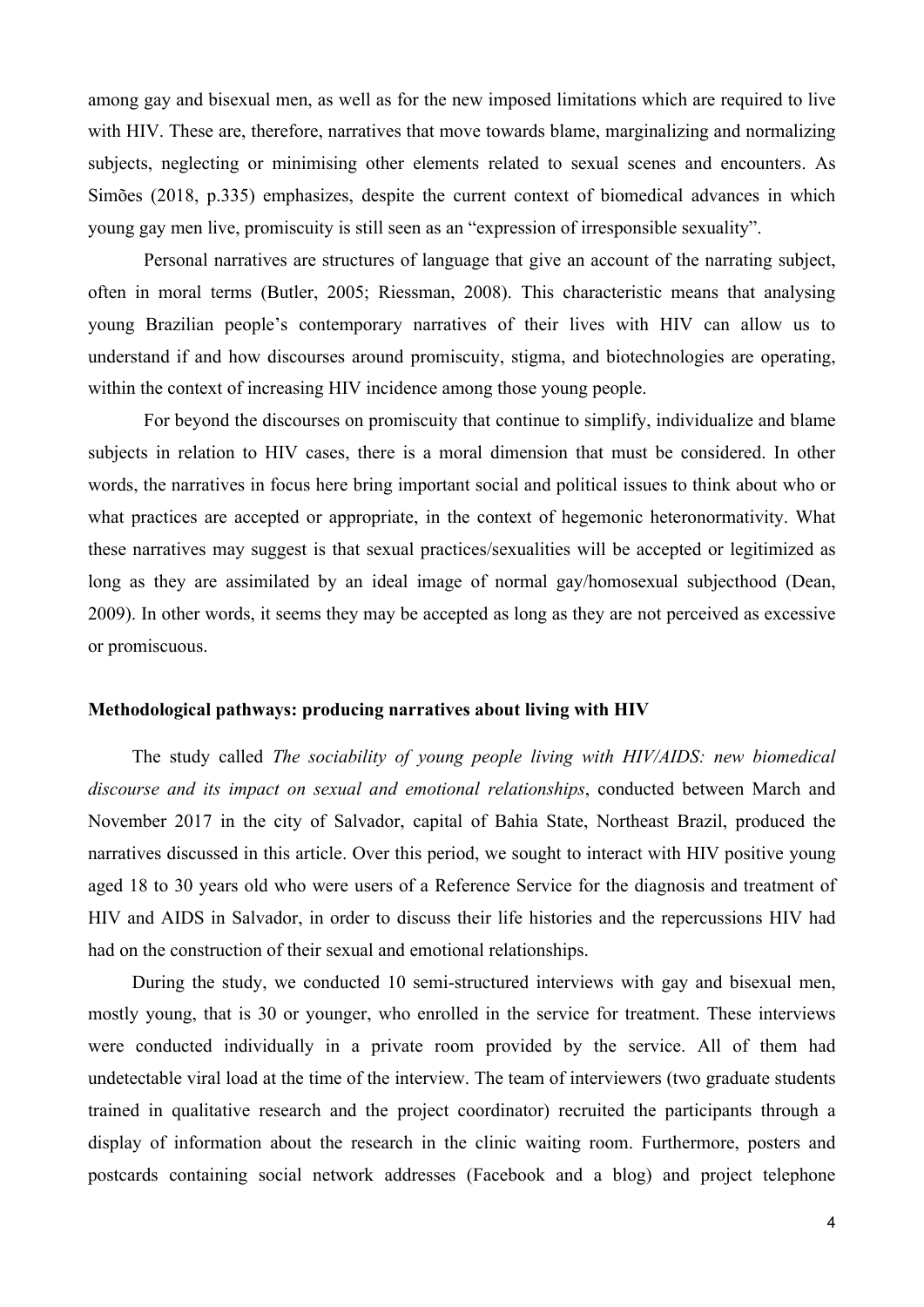numbers were displayed on the unit walls and distributed among users to allow further contact between the young men and the researchers. As suggested by the participants, due to difficulties related to timing and availability to meet the researcher at the clinic, two interviews were held outside the clinic. One of the interviews took place in a private room at the Federal University of Bahia where the research coordinator worked; the other occurred through an online text and voice app (WhatsApp), in line with the model and strategy developed by Silva and collaborators in research with young people living with HIV (Silva et al., 2017). In this last interview, the conversation with the young person alternated between text and voice messages, depending on their preference for providing short responses (text) or a longer, more detailed, narrative (voice).

Of the ten men interviewed, eight self-identified as *gay*, one identified as *homosexual* and the other as *bisexual*. The participant who self-identified as "homosexual" was 30 years old, older than the other interviewees. The age of other participants were between 20-28 years old and the majority self-identified as "gay". One of those who self-identified as gay mentioned that he was "an effeminate, non-binary, fag". Six of the other interviewees self-identified as white, two as black and two as mixed race. One of the participants resided in a middle-class neighbourhood while nine in low-income neighbourhoods in Salvador.

During the interviews, we sought to produce a scenario for dialogue and conversation in order to produce narratives about HIV and AIDS and its repercussions on the construction of sexual and emotional relationships. At the beginning of the interview, we asked the interviewee to describe freely what it was like when they discovered they were HIV positive. The conversation was guided by an open script, covering the following topics: 1) post-diagnosis events and experiences; 2) repercussions on participants' relationships and effects of revealing their positive status; 3) antiretroviral treatment, medication routines and care.

The project was approved by the Ethics in Research Committee at the Institute of Collective Health/ Federal University of Bahia (number 1.684.862/2016). All the interviews were conducted following clarification of the research's objectives, and the reading and signing of an informed consent form. It is worth noting that in the case of the online interview the informed consent was registered in the interlocutor's conversation window when they made contact with the researcher. On issuing a positive response, the interlocutor began to participate in the study. All the interlocutors were informed of our guarantee to maintain the anonymity and confidentiality of all the information supplied, at all stages. They were also informed that they could leave and/or withdraw their consent at any time.

Here we will highlight certain narratives in which the theme of promiscuity occupied an important place, despite medical changes that have taken place within the AIDS scenario that might suggest this narrative theme would be less salient than previously.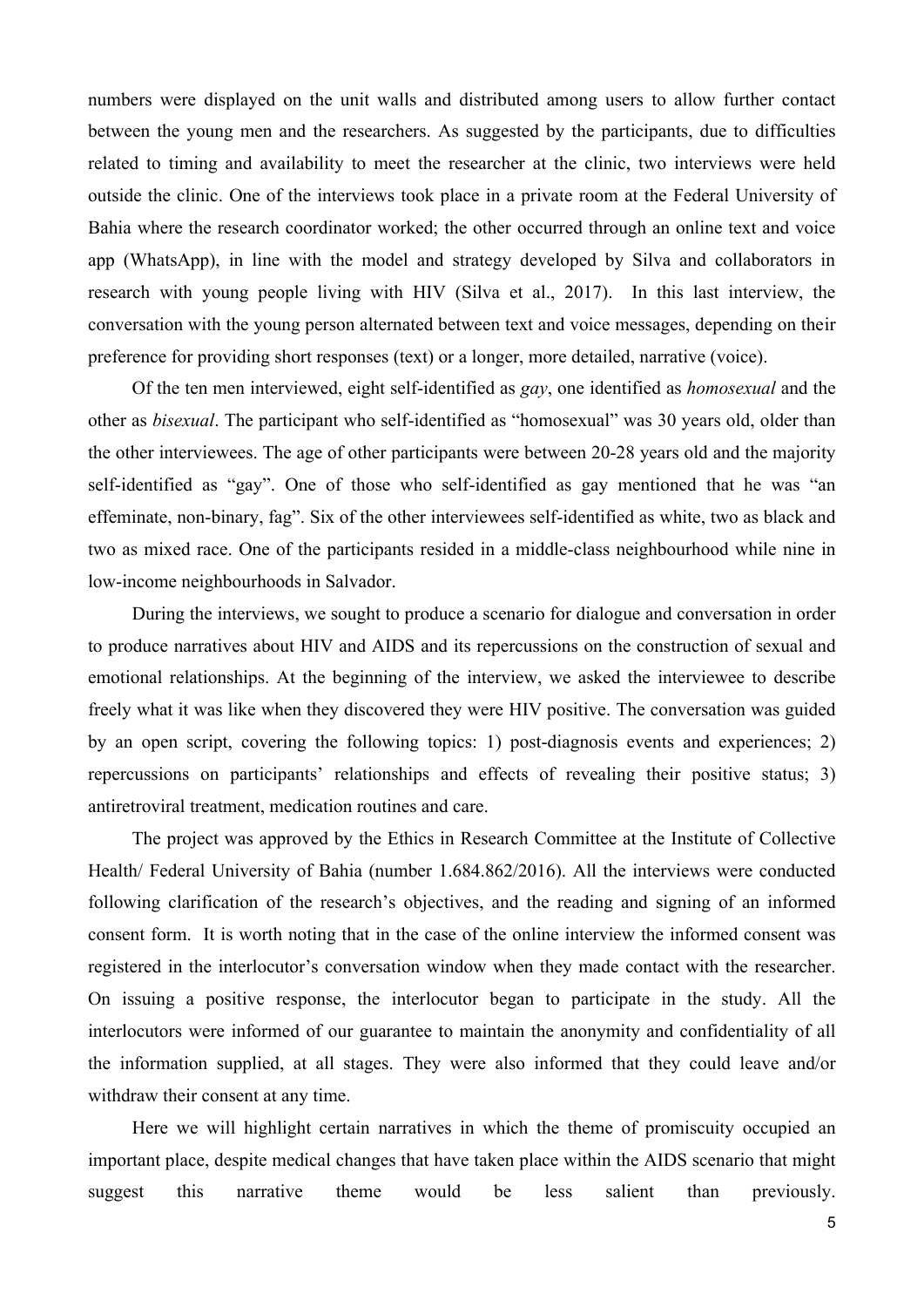From our perspective, as in Squire et al. (2014, p. 277-278), specific stories coexist with and emerge in relation to a more generalized storyline regarding the contemporary HIV and AIDS epidemic profile, centred on progress in biomedical treatment and prevention. Therefore, we also consider the importance and force of the narratives, with their heterogeneity and polyphony operating as one way of opening up issues (Mol and Law, 2004).

We started from a dialogic, performative and sociocultural perspective on the construction and analysis of narratives - which may involve many modalities of orality, of writing, of image or based on other non-verbal symbols, producing meaning through "movement", "progression" and the "sequencing" of signs (Squire, 2013). As Squire et al. (2014) posit, this movement may be interrupted, contradictory and non-linear. Despite being produced and situated within specific stories, narratives enter into dialogue and (inter)connect with each other, to the extent that they update or put forward other voices from our history and culture. In this sense, we understand narratives according to a *socioculturally-oriented approach*, in other words, based on the assumption that "personal" and "cultural" narratives are interconnected (Squire, 2013). As posited by Plummer (1995, 2001), in order to talk about the proliferation of auto/biographical stories about coming out throughout the  $20<sup>th</sup>$  century, we need to situate these reports within important political and social changes, and for such reports to flourish, it is necessary to have a "community to hear" (Plummer, 1995, p. 87). Clearly, there have been changes in the direction, and form of such reports, based on new happenings, as was the case with HIV and AIDS, with older tragic or resistant, activist dimensions to coming out appearing in the form of poetry, drama, film, biography, etc. (Plummer, 1995) and more recent narratives, particularly since the advent of effective treatment, expressing resistance, redemption and transformation (Plummer, 2001, 2019).

Narratives are, in dialogic and performative terms, as Squire et al (2014) note, co-constructed; in other words, they are socially situated and interactively produced, and understood. Narrators and listeners/readers are involved and actively participate in the production and interpretation processes. When we narrate, that is, when we tell, write, picture or record a narrative, we also anticipate or imagine a listener/reader or audience. Therefore, from a Bakhtinian perspective (Bakhtin, 1999), the utterance, as a link in the discursive communication chain, has an address, whose response, completion or production of meanings presupposes the active participation of the other.

Both narrators and listeners/readers are woven into the production of narratives, as are other (previous and past) voices/utterances, and as is additionally the case with moral values that legitimize certain sexual practices while condemning others. In performative terms, this interweaving also underlines the fact that not only do we express something, we also act and do things with signs and with the narratives that they may constitute. Thus, as Squire et al (2014, p. 29) highlight, when we perform our stories to an audience, we create ourselves, and our experiences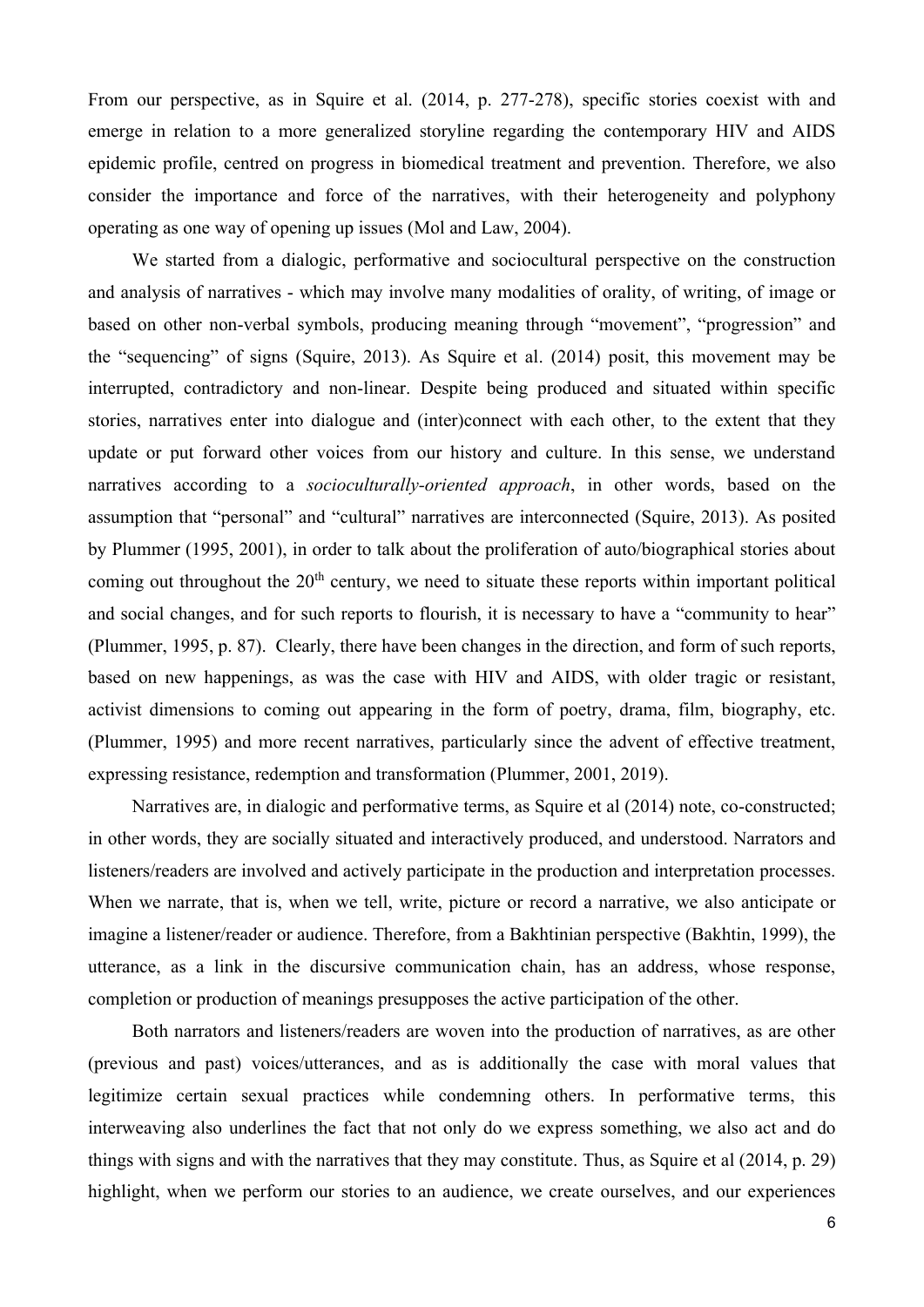through such performances and reiterate norms (Butler, 2008), although also holding the possibility of destabilizing them.

Finally, while analysing the narratives outlined in this article, it is important to understand that they are social artefacts - not stories that have fallen from the "sky" or emerged from participants' "deepest being". These are stories that were produced and are received in "interactional, historical, institutional and discursive contexts" (Riessman, 2008, p. 105). In addition, by highlighting a materiality that interactively produces phenomena (Law, 2009), we are adopting a more pragmatic approach to discussing and understanding such reports, mediated by the existence of novel communication and biomedical technologies which are enabling the production of new effects and new auto/biographical narratives about HIV and AIDS. Therefore, we also note that these new narratives or "effects of HIV", as situated or contingent results, are the product of collective activities with many actors, both human and non-human (Race, 2012, p. 327).

The attentive reading and thematic analysis of the study narratives were also based on dialogue and discussion between the researchers in their efforts to articulate the utterances regarding promiscuity, taking into consideration the articulation of this theme within the same story and in dialogue with the other voices, from our research, culture and history. This was an eminently dialogic process, not only in order to understand the many voices that produce this moral thematic narrative, but also to include the collective reflections of the researchers, analysing and narrating, like the participants, in the contemporary Brazilian context.

We have used fictitious names for all the interlocutors throughout the article, as part of our ethical commitment to the anonymity and confidentiality of information.

### **Promiscuity in focus: following HIV diagnosis**

The fear of rejection is felt by many people living with HIV, including in Brazil (Giacomozzi et al., 2019; Simões, 2018), and taking into consideration different narratives from our research. If the possibility of transmission, albeit a remote one given an undetectable viral load still remains frightening and present in relation to the existence of HIV, among gay and bisexual men, such feelings may be articulated through an image of homosexuality as unrestrained. This aspect appears strongly in the narrative of Alex, a white, 22-year-old gay man who works in a call centre, lives in a low-income neighbourhood and was diagnosed with HIV in 2017. During the conversation, Alex talked about one good thing that the disease brought him, in the sense of imposing limitations on what he could do; and further, of focusing and being sure of what he would do before doing it. In this sense, although he sought to minimize the limitations imposed by the disease, Alex also sought to emphasize limitations in relation to the way he lives.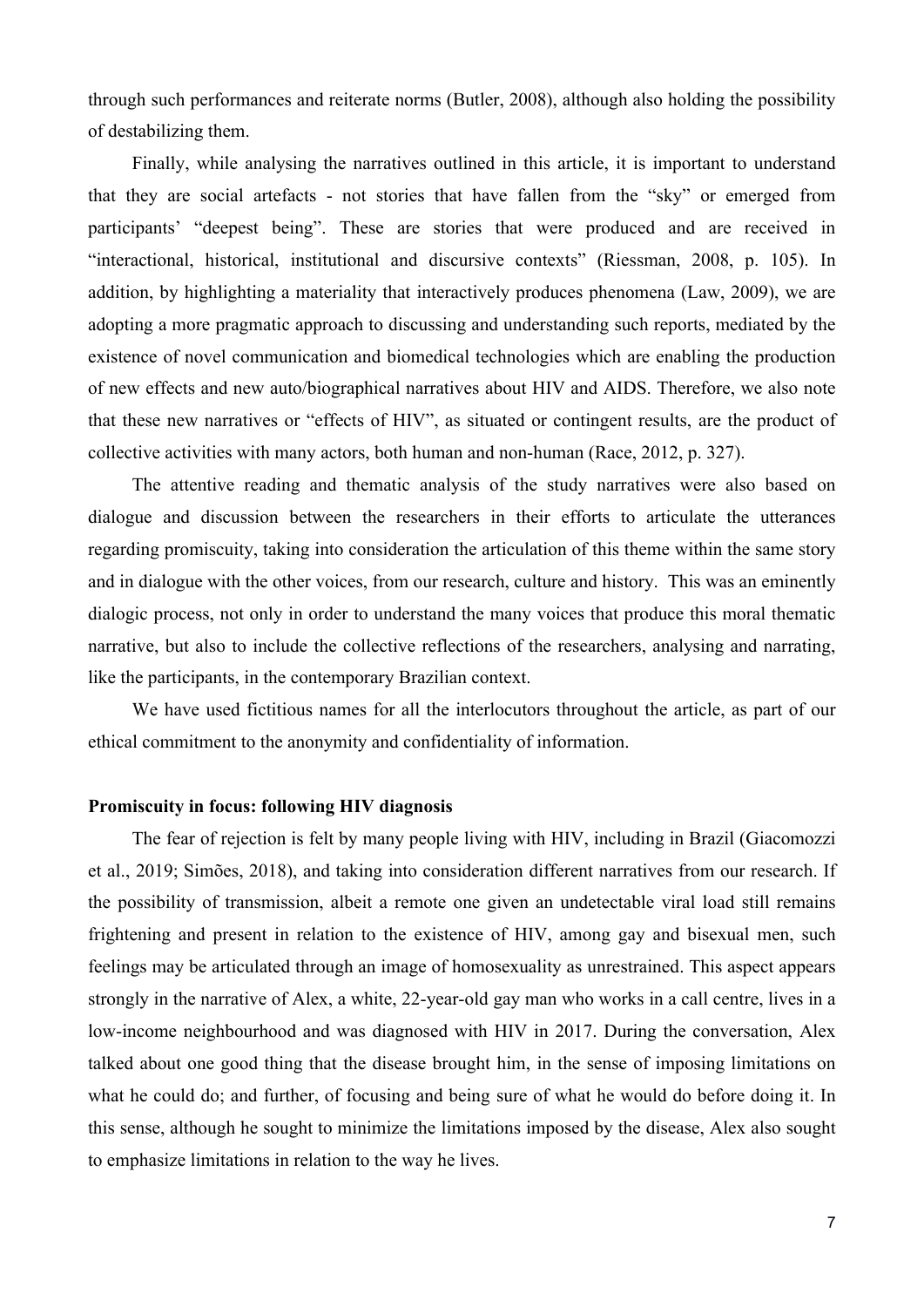If disease narratives, particularly those about chronic diseases, speak of the ruptures, discontinuities or even resignification of a way of life (Riessman, 2015), we cannot overlook the fact that the existence of HIV and AIDS also appears to bring up aspects of sexuality that are considered dangerous or promiscuous (Squire, 2010). As Alex notes, even in the presence of condoms, or when recognizing that AIDS is not only a disease of homosexuals, by associating most of the gay population with easy sex, he did not take care of himself. So Alex emphasizes that now he cannot do everything he would like to do:

> [...] Because, like, I was even playing with him [the psychologist], I had a really crazy life, I did what I wanted to do, not really – not that I took drugs or anything like that – but, like, I sometimes had sex with people I didn't really know, even if we used condoms and all. It wasn't anything advisable for anyone. And it's something that I always had, but I didn't put into practice: sexual relations are when you know someone and you trust that person enough. But sometimes, like, I talked to someone – and I think that most of the gay population functions like this, unfortunately – at the most one week later the person already knows the other person sexually, when it's not on the same day, and it's not cool. Unfortunately, I ended up falling in with that crowd and I didn't take care of myself properly. I don't' know how I got it and finding out how I got it isn't going to change anything. So, what I can do now is take care of myself and impose limitations […]. I need to do what I can do, within my own limits. And obviously, I can't investigate someone and ask them to have an HIV test, or a hepatitis one, or whatever. But there are, yes, precautions that we always have to take, a condom, all that involves.

To fall in with that crowd suggests a movement towards a loss of rationality, control or limitations, especially in relation to sex. These are the images or movements that now appear to redraw the health care, following the discovery of HIV. Certainly, although the virus is permanent in the life of HIV positive people and requires periodic check-ups, many other things happen and begin to happen in the lives of people living with HIV. One may say that, following the shock or impact of an HIV diagnosis, one has to learn to deal with the new positive status, at the same time as other life events and dilemmas may occur, when the HIV may no longer be the only protagonist. When new possibilities for dating or relationships appear, HIV returns to the scene and these dilemmas, fears or conflicts re-emerge.

In Alex's case, at the time of the interview, the diagnosis was recent. However, during the conversation, he mentions a series of important concerns and events in his current life, which appear to push his HIV into the background: family relationships, professional choices, inclusion in the world of work and financial independence. At the same time, he highlights certain new priorities, which have begun to take the place of dating and sex. This makes us consider how much his HIV infection still mobilizes him, to the point of avoiding the possibility of a relationship. Paradoxically, while at a certain point in the interview Alex says that his sex drive simply stopped after the discovery of HIV, at another point, he recognizes that he still has desire, although there is now a need to establish a new profile or priorities: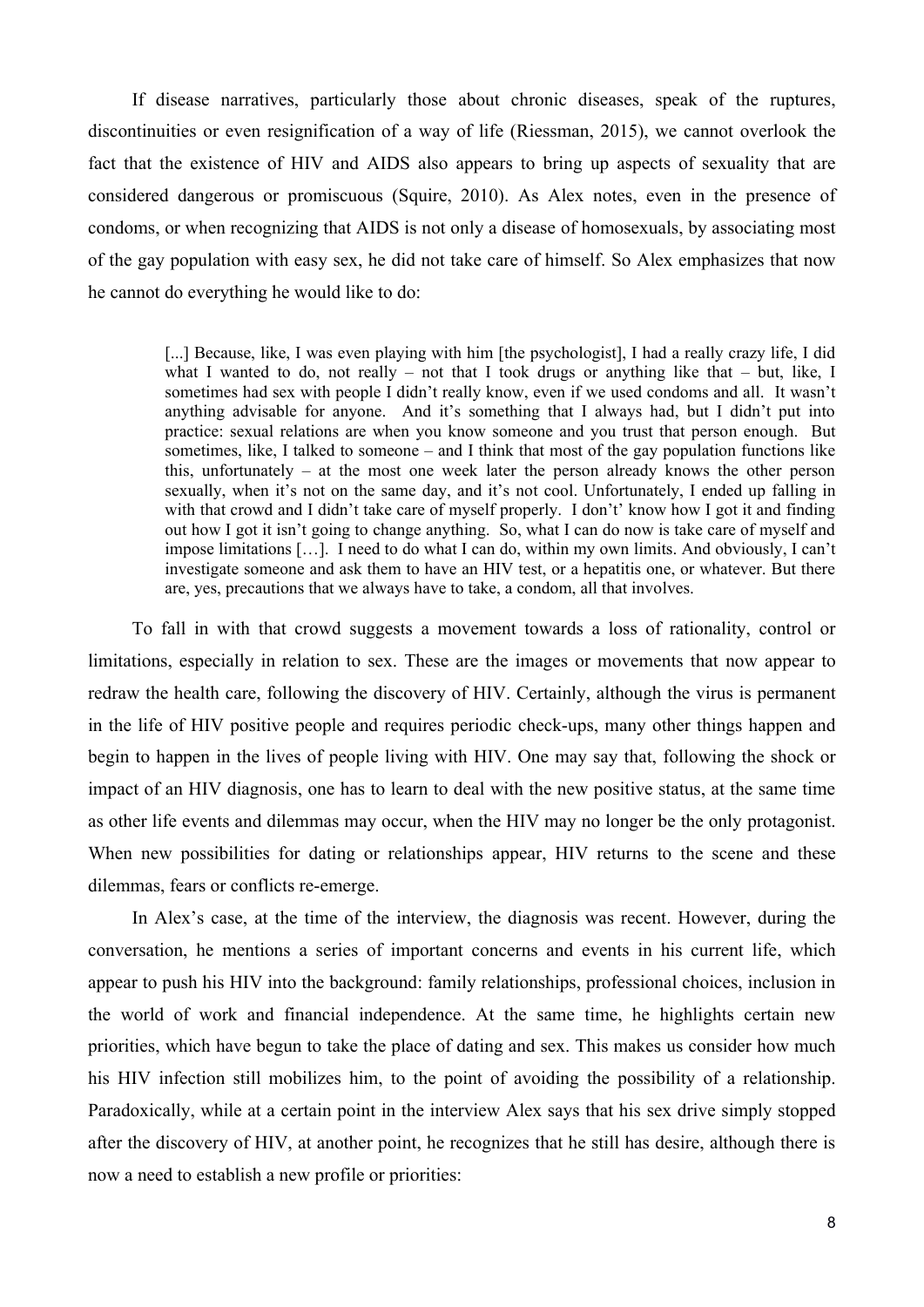After my HIV diagnosis, I didn't have any more sexual relationships. Some people wanted to have sex with me, but I didn't want to, because, firstly, I don't think it would be safe for me, or for the other person. I didn't tell them either. The only person who wanted [to have sex] who I told is a friend of mine. I explained the situation to him, I said that I didn't intend to have sex before being sure that I could, that it would be safe and that I was going to begin treatment. He's supported me, he's helped me a lot in relation to this. I still have desire, like anyone who wants satisfaction in their sexual desires, only for me it's no longer that thing where I have money in my hand and go out to do it, because my priorities aren't like that now. Now my priority is to leave home, my job, my independence and to live in peace. But my granddad got ill, my mother got ill, the problem with work, I got ill and one thing led to another.

Alex says that, following his diagnosis, he did not have sex, that his sex drive simply stopped, that his passion had died. However, at the same time as reporting that he used to be a very passionate person, he also says he would not just go with anyone. To some extent, this appears to involve an effort to differentiate himself, or not be completely identified with the image of easy sex. As we will see in other narratives, Alex highlights the current need for vigilance and continuous care, not only in the sense of caring for his own health, but particularly of not being responsible for a new virus transmission. He asserts that today he will not transmit the disease (he had an undetectable viral load), but that this could happen if he had sex without a condom and if his viral load was very high. During the conversation, he notes that with the HIV positive diagnosis, he became worried if he had really passed it on to anybody. Therefore, Alex began to look for people he had had sex with, but they seemed to be well. In this sense, he says that today he has to be on his guard and take care not to pass [HIV] to anyone else.

Regarding this image of the dangerous subject and more precisely when focusing on young people living with HIV, it is important to highlight an aspect that appears to be present in discussion groups (both within and outside health services) - that is, the idea that bodies infected with HIV are dangerous bodies (Cunha, 2012). Therefore, it is seen as necessary to control them through education about their sexuality (Cunha, 2014), suggesting denial of exacerbated and uncontrolled sexuality and a responsibility not only to oneself (to prevent and treat) but, particularly, to others – in other words, to live with HIV without disseminating the virus. These images of "dangerous bodies" and "risky subjects" seem to persist, despite biotechnologies advances (Silva, Duarte and Lima, 2020)

In this discursive trajectory about sexual practices, references to the promiscuous gay are frequently used to recall the hierarchy of sexual values, separating "good" from "bad" sex (Rubin,1984). Even within homoerotic practices, therefore, the image of promiscuity serves to categorize gay lifestyles and identities between, for example, those that are promiscuous and those that have a more "healthy" relationship - balanced, normal, rationalized, self-regulated. These are discourses that may produce more stigma and barriers to healthcare in a scenario that individualizes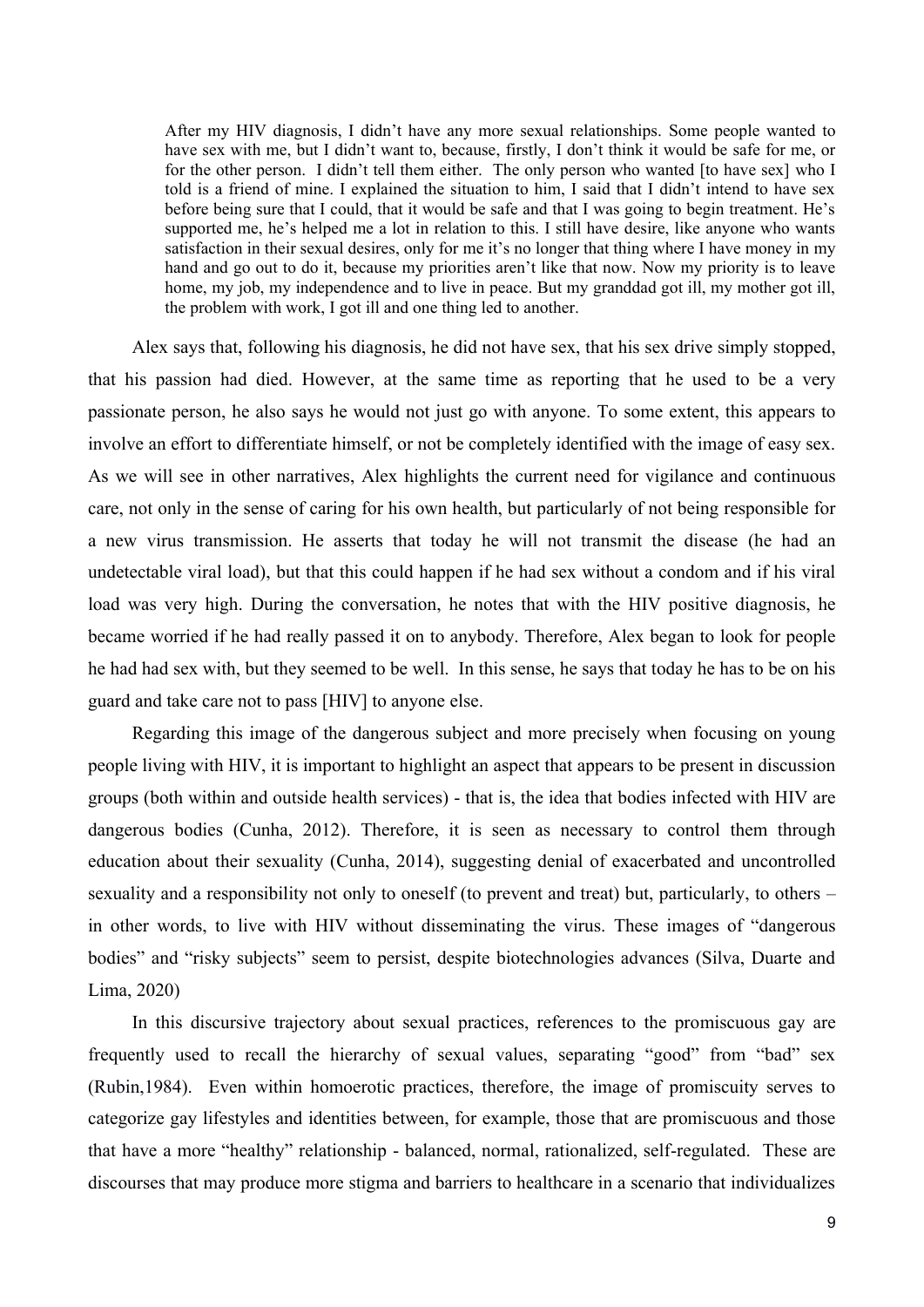and blames some for the infection/transmission of the virus, while at the same time marginalizing practices and behaviour that do not conform to hegemonic heteronormativity– a political dimension of social organization which takes heterosexual standards and models as its principle (Gamson and Moon, 2004; Seidman, 1994).

It is worth noting that we also found reports in the literature indicating that HIV infection among gay and bisexual men is often represented as a matter of deserving, a kind of punishment due to immoral behaviour (Jeffries et al., 2015). There are other negative and stereotypical images linked to homosexuality which may hinder access to services and healthcare, such as the idea of homosexuals as "social deviants, adept at reprehensible or dangerous habits" (Miskolci, 2015, p. 82), or even that male homosexuality is linked to "sexual desire devoid of bonds" (idem, p.75).

# **Dilemmas about HIV transmission and new biomedical performances**

As some narratives from our research show, the experience of HIV makes one rethink or consider some of these dangerous images and those related to a lack of control in relation to oneself and to the other. Further, they also attempt to demarcate a boundary which distinguishes some of these young people from a certain other (an ex-boyfriend, for example) - unfaithful, promiscuous, irresponsible and to be blamed for the infection. Unlike other chronic diseases, the act of revealing one's HIV positive status also delineates differences between people, in that the revelation appears to be associated with ideas of integrity and honesty (Flowers and Davis, 2012). In this scenario, to varying degrees and levels of nuance, reports of promiscuity, easy sex, excesses, lack of control or indiscretions will appear to be responsible for the existence and circulation of HIV and are often also used to support the discourse of healthcare and prevention itself. At different times, such images may be updated, mobilized and triggered in the daily lives of these young people, including in their participation in/performance of tests/procedures and from the perspective of their healthcare professionals, and are able to concentrate (and individualize) those responsible for the infection.

In order to further discuss the scenario of practices taken to be excessive, we now come to the story of Andre, 26 years old, white, who lives in a low-income neighbourhood with his mother and works as a salesman. He brings to the scene, or locates, another as responsible for HIV's transmission, which he discovered in 2016. Andre tells his story of infection based on a partner he had for more or less one year and eight months. He also talks about a "stupid thing" he did by having sex without a condom before he took the HIV test. According to Andre, he generally only began to have a more intimate relationship with other partners after they had both taken the test: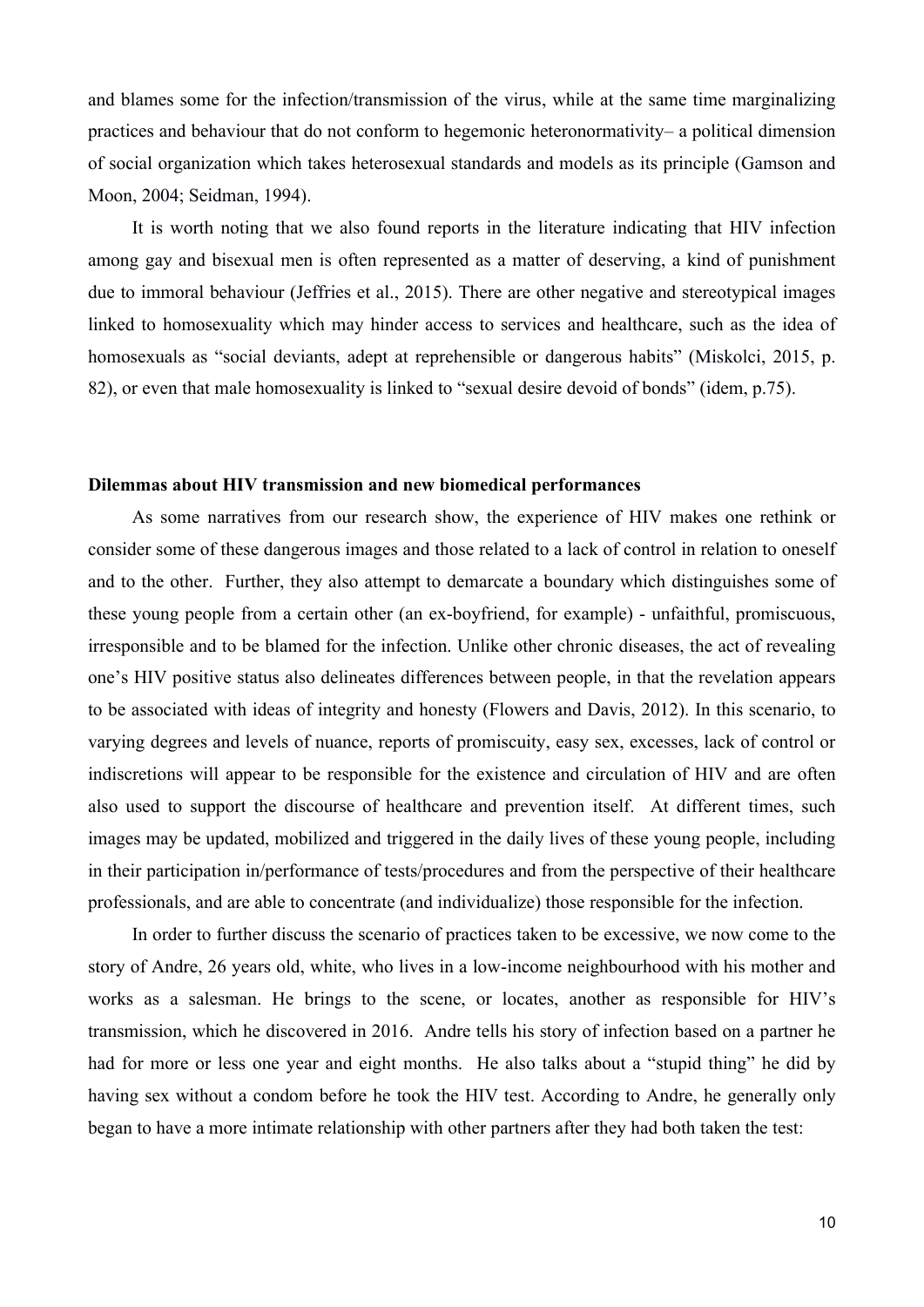[...] And with him, I don't know why, I didn't. So, we began to have sex without a condom, and he began to have certain symptoms, I began to get a bit hung up about what these symptoms could be. So, my 'brother' [from *Candomblé* religion, an Afro-Brazilian religious tradition] came up to me and said: "look, let's go and have the test, because I think your partner maybe has HIV". So, like, I hadn't thought of it, right? And then I discovered that I was positive. And then I went and told him. According to him, he didn't have it, he didn't know he had it. According to him, he found out about the result then too, right?

Andre also says that he stopped trusting his partner because of his health condition, but when asked, his partner said that it was gastritis. When he stopped trusting his boyfriend, he reports that he went back to having sex with a condom, but, according to him, it was too late - when he took the HIV test, he was already infected. He also stresses that he was asymptomatic and did not feel anything. In a conversation with his doctor, because of his CD4, CD8 count and low viral load, she said that he might have been recently infected. Following this discovery, however, he reports a series of events that made him change his image of his partner, ending the relationship:

[...] So I went there and I sat down with him, I talked to him. In fact, I wanted him to be sincere, if he had said: "no, I was, I was HIV positive, I didn't know I was HIV positive and by the time I found out I was already with you and then I got scared, I'm sorry," something like that. But, no. And after that, other things happened in the relationship. I discovered that he had syphilis – but I didn't contract syphilis. I discovered that he had other problems as well, psychiatric problems, other social problems. And so it finished.

During this conversation, in order to justify or conclude that his partner was responsible for his infection, Andre adds and brings up a number of elements to support his convictions. As well as the test results (CD4, CD8 and viral load), his mother's and his doctor's opinions emerge and these make him rethink a set of behaviours by his partner, which appear to be associated with the HIV transmission:

Because, it's like, you don't discover HIV overnight, you start having symptoms. And he, from the lifestyle he had before – it's not that I want to accuse him of anything, you know – there's a high chance. And so I discovered it later… I immediately told my mother, right, I opened up to my mother, I talked to my mother and she said to me: "look Andre, it was so-and-so", because, it's not that HIV has a particular characteristic or a form, it doesn't have anything [like that], but his behaviour made her believe it.

This behaviour in relation to unprotected sex, therefore, acquires new meanings (and effects) once it is linked to other elements and actors. In the case of gay and bisexual men, for example, such practices are regarded as promiscuous, disorderly or uncontrolled and will situate, distinguish, rank or classify these very people. In this sense, Andre classifies his partner's behaviour as "promiscuous":

Till then, I didn't know. Till then, to me, he was a great guy, to me, he was a guy I was going to have a long-term relationship with. Then, once you find out, the person begins to reveal themselves. And this really upset me, because, till then, he didn't have the same level of promiscuity that he had – at least I didn't know that he had. So then, once I began to find out about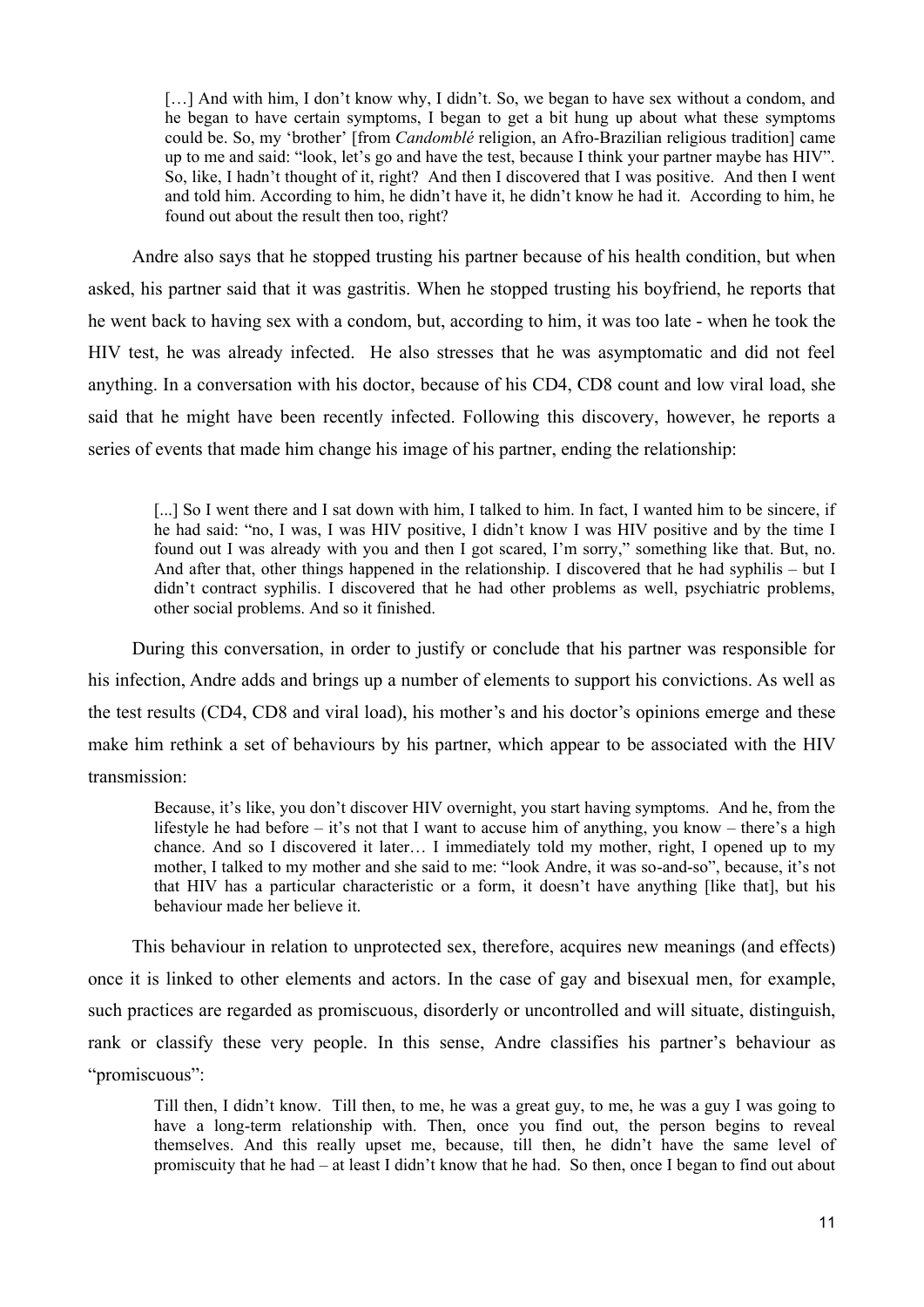these betrayals, I began to find out about the other things he did, I began to see another type of partner, which, if I had seen before, I would never have got involved.

As well as this emphasis on his partner's promiscuity there is another important point in Andre's narrative worth noting, which seems to be crucial when we consider new and old narratives regarding HIV and AIDS, which at times persist, are triggered or reconsidered, and at others are produced in unprecedented ways through new resources, language or biomedical technology. From this perspective, the point we would like to highlight here, concerns the participation of doctors, tests and results (CD4, CD8, undetectable viral load, dates, etc.) in (re)asserting the type of infection: "because my doctor is very sincere and she told me that due to my CD4 count, my CD8 count, my viral load, everything appeared as if I had caught it recently". Certainly, these new aspects enter into contact with and are linked to the production of such discourse and of subjects (who was infected, who can transmit the HIV virus and how the infection occurred), which, for its part, moves from and beyond these resources.

Although the objectives of these tests/technologies are initially not to indicate or identify subjects or those responsible for the transmission, in our interlocutor's narrative the test results and the testing, as well as the technical discussion about these results were linked, repositioning his partner within his HIV story. If there had been a suspicion that he had been responsible for the infection, based on indices of promiscuous behaviour, now, with such material elements it appears to be difficult to support or maintain the relationship based on a (subjective) agreement of trust. These narratives are about the self (and the other) which appear to be produced differently, based on and with these new elements. They are subjects and diagnoses differently performed through these new resources, which, for their part, may mobilize and/or fix negative images and values in relation to specific subjects and practices.

Different linkages and multiple effects therefore also mean that some people may be seen as more responsible for prevention or guilty of not protecting others. In this new AIDS scenario, in which technologies are available and through which a new range of information and bioethical discussions circulate, including the participation of different actors, such as the criminal law (Race, 2012), responsibility will be differently produced or performed. What appears to be in play in this production about what constitutes HIV infection, is morality regarding sexuality and particularly sex between men.

### **Regarding sexual relations and practices: complexifying the scene of infection**

Narratives about promiscuity, lack of control or excess in relation to sexual practices between men, often mixed with feelings of guilt or regret, may simplify, fix or naturalize the causes of HIV infection/transmission, producing greater stigma in relation to homosexuality. Such stigmata, like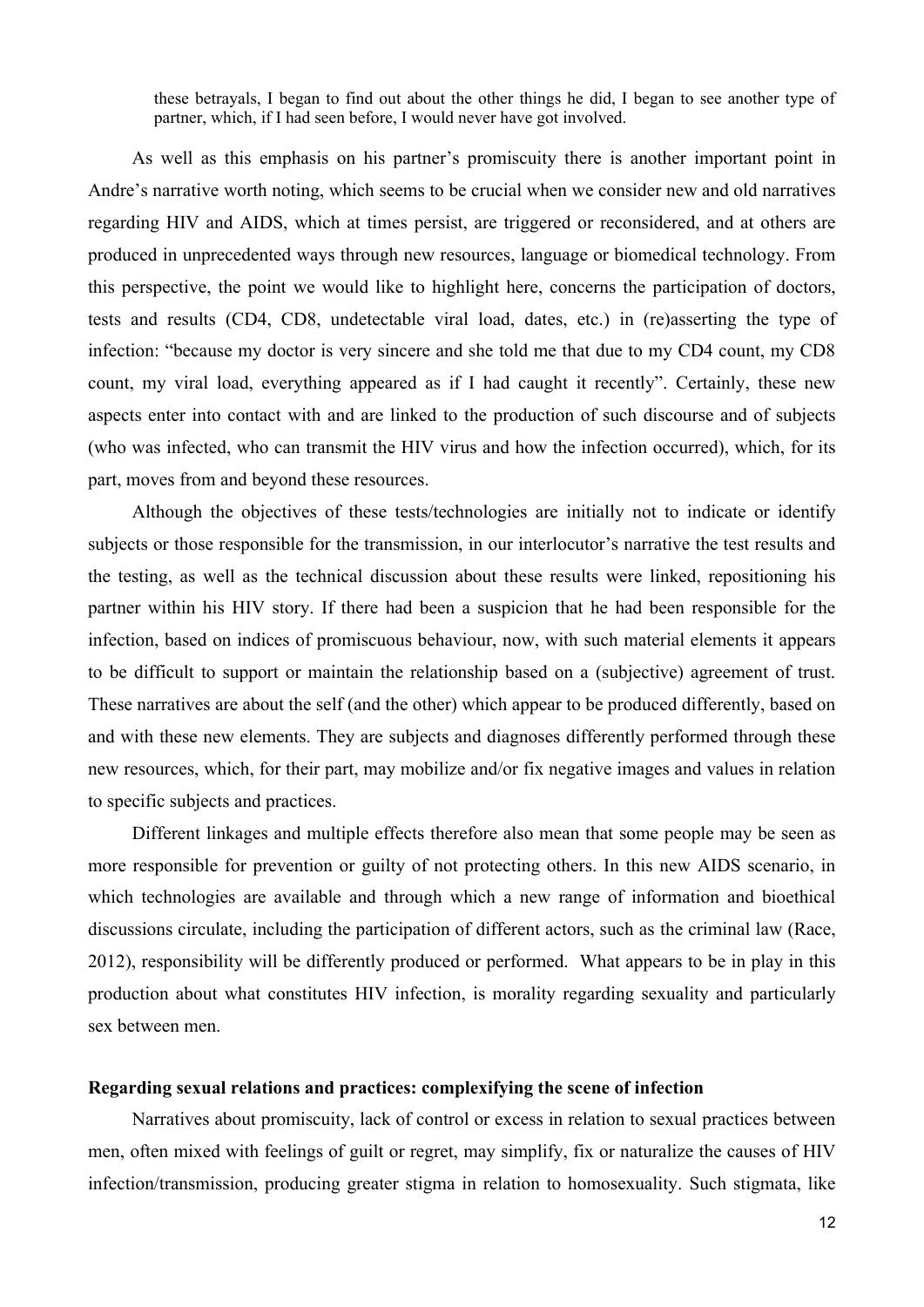derogatory stains (Goffman, 2015), appear to intensify vulnerability to HIV and AIDS, setting aside other difficulties and actors who complexify the scene of infection. In this sense, it is worth considering the narrative of Lucas, a 27-year-old university student who defines himself as gay and mixed race, and who lives on his own in a low-income neighbourhood.

Certain points in Lucas' story are worth highlighting. One such aspect refers to fascination and wonder about his new sexual discoveries after leaving an inland city to study at university in Salvador. Lucas says that ever since he moved to the state capital he started having sexual relations with a lot of people and that he always felt that there was a possibility of catching HIV. He reports that he really became certain following an HPV diagnosis. This strong sensation that he had HIV meant that he was not that shocked when he received the test result in 2015:

I was always policing myself, forcing myself to say to myself, "you have to have the test, you have to have the test to find out what you have", because I felt that I already had it, even before the test. So, at some point I went to the health centre here in my neighbourhood and I had the test there – that test that people generally have during carnival – and it came out positive. So, she referred me to the treatment centre, there at the CTA [Referral Centre] and then they did the more detailed test and it showed that I had HIV. But, as I told you, before this, I already had – this was in 2015, when I discovered that I had HIV – before this in 2014, I got anal warts. Then I went to the proctologist and the proctologist discovered that it was HPV. So, since then I really became certain that I had it. Since I'd this strong feeling that I'd had HIV for a long time, since 2013, the result didn't shock me that much, I had prepared myself, psychologically, to deal with this situation.

When narrating his journey, Lucas draws attention to the limitations imposed by his family and evangelical religion during his adolescence and his "naked lust" for the novelties (and magic) that opened up for him far from his inland city. He highlights his discoveries, wonder and fascination for new possibilities and the plurality of men, to the point of a certain type of imaginary gay man, letting himself go along "with the music that was playing" and agreeing to everything that other people requested:

[...] I am someone from an evangelical education, I was born and brought up inland, I was born within the church, I am an only child and everything was always repressed. My mother created a bubble around me, to protect me from everything; I couldn't go to the neighbouring city on my own, there were so many prohibitions in my life. I lived in my bedroom, in a closed world, where I tried to find out about new things. I gained access to the internet when I was 16 and I began to watch pornographic videos and then my imagination began to develop, based on that. Until, one day I took the initiative to take the university entrance exam – this was in 2012 – and I passed, and in 2013 I moved to Salvador. When I got here, it was all magical to me, because what I had seen in the videos, the sexual education I had got from the videos at that time, in my adolescence, I found all that here. I found wonderful men, with wonderful bodies, with masculine mannerisms, like straight men, who approached me and I couldn't resist it. And with these approaches, I was weak and thought it was much more natural, much more pleasurable, I ended up having sex without a condom because of my naked lust, because I didn't have the sense to know what might happen, because we had always learnt that you have to use a condom, OK, but at the time, see, it's very different. […] So, basically it was not so much a question of my choosing to have sex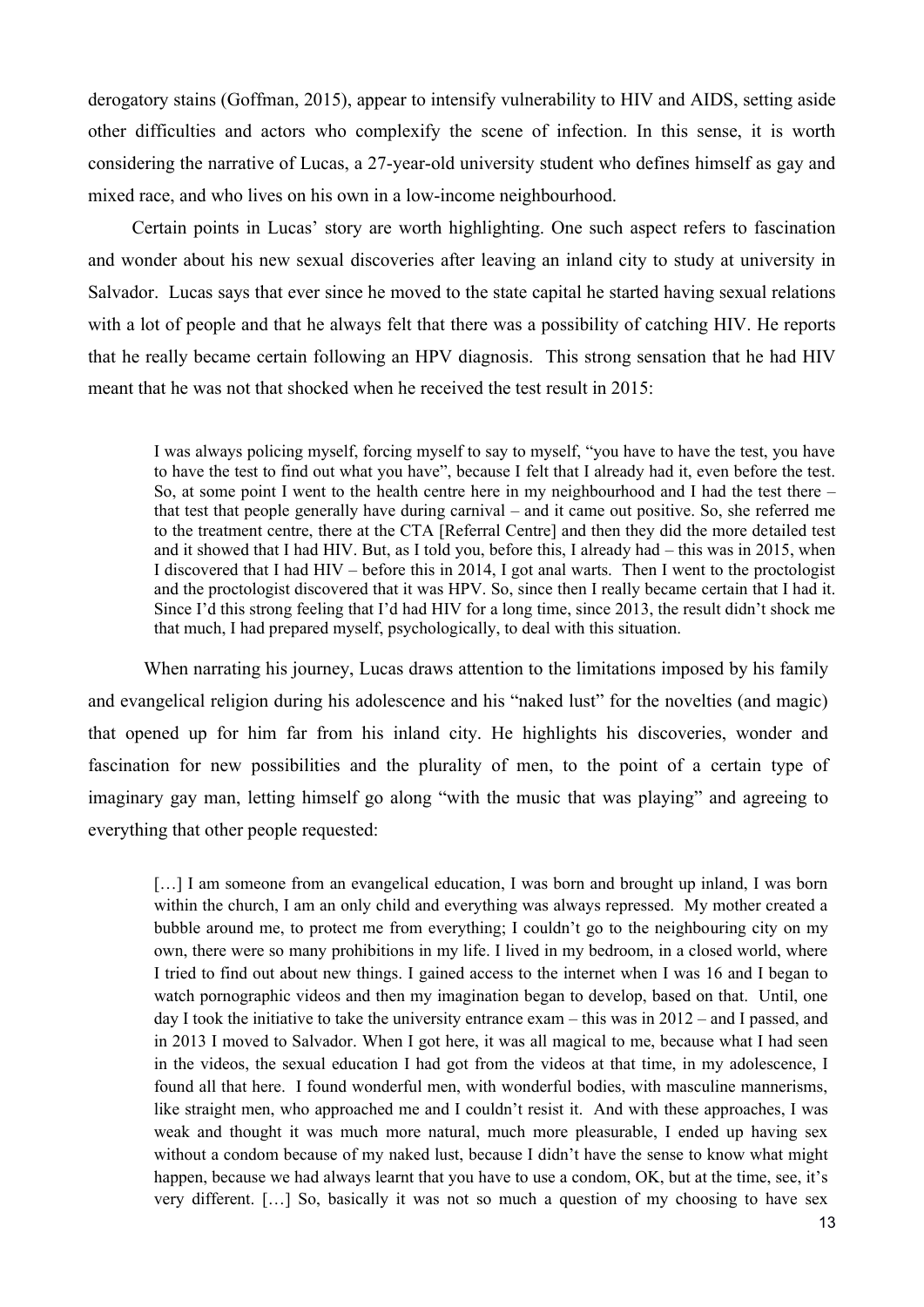without a condom, because my conscience says I should have [sex] with [a condom], but the moment was so surreal to me, it was something so beyond my normal experience, inland, that I ended up letting it happen and having sex without a condom and I accepted it as normal, I always agreed to everything because for me I had to be there to serve the person who was having sex with me.

By bringing other voices into the narrative, those of his parents, Lucas is not seeking to make them responsible for his HIV infection, but is drawing attention to a lack of support and conversation regarding his homosexuality. According to Lucas, if this support and conversation had taken place, perhaps his story would have been told in another way: "if I had had support from them (his parents) regarding to my homosexuality, if I had had their instruction regarding HIV and protection, I think these things would have been a bit different".

Certainly, if stories (and lives) are open and unpredictable, as well as the care practices (Mol, 2008), produced according to a flow of encounters (and relationships), Lucas's narrative also reminds us that health care practices (and HIV and AIDS prevention) are socioculturally situated and materially mobilized by a range of resources, which may enable or limit the care itself. In this way, even though it is not always possible to use a condom (Terto-Jr., 2002), and even though, particularly in relation to sexuality, we are not always guided by rationality (Carballo-Diégues, 2001), we cannot overlook the fact that the moral boundaries that organize behaviour and people, the separation of what is taken as "natural" on the one hand – heterosexuality - from what is "deviant" on the other – homosexuality - may adversely affect people's health and well-being. If there are possible openings for other stories and positive reports of discovery and belonging to a gay group or community (Plummer, 1995), HIV infection may still appear to make one rethink or highlight certain tensions and difficulties regarding homosexuality.

Based on Lucas' report, we cannot neglect a type of body or homosexuality that appears to be less socially valued. Alongside his surprise at the possibility of the existence of other images of gay men who passed as heterosexual men (with the mannerisms of a masculine/straight man) we stress that bodies which present as more feminine, which are considered affected or effeminate, are bodies and ways of being that appear to be more rejected or devalued in the sociability network, in meetings and friendships. In contemporary new scenarios, which include interactions mediated by the computer/internet, if there is an opening up to new forms of sexual and emotional interaction between men, including beyond the active-passive polarity (Braz, 2007; Silva, 2009), there is also a devaluing and/or rejection of men who are considered affected, "fags", "queers", effeminate (Silva, 2009), valuing the more discreet, who are "manly", "healthy" or masculine (Miskolci, 2015). These bodies and relationships, therefore, are guided by heteronormative models that value the attributes of bodies taken as more masculine to the detriment of bodies with feminine qualities, seen as more open, permeable, fluid and uncontrolled (Grosz, 1994). In this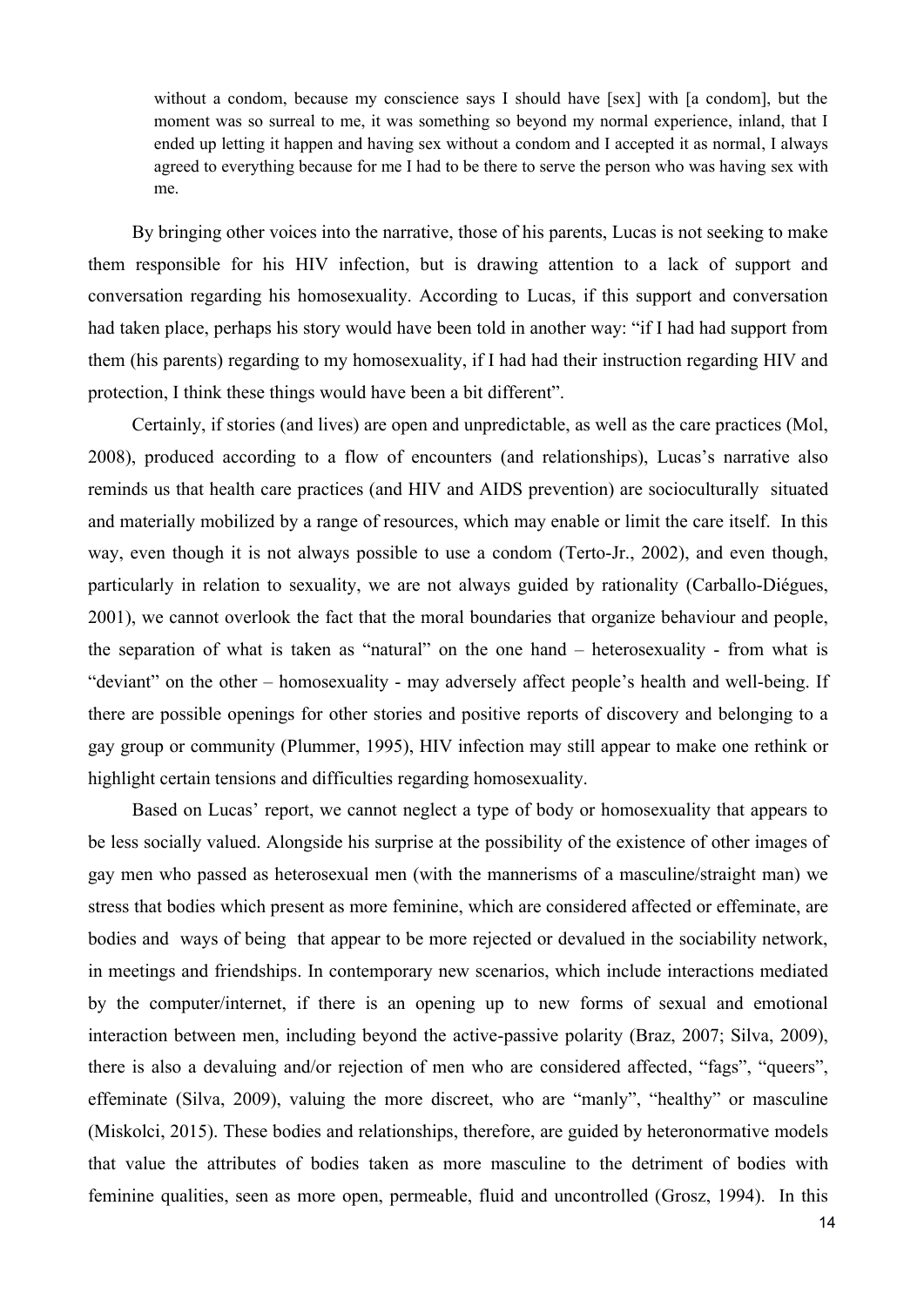sense, the muscular/masculine body appears as the opposite of the "thin" and "fragile" body, an image still linked to "effeminacy", "lack of strength", and the tendency to "get ill" (Miskolci, 2015, p. 83) – including with HIV. As Lupton (1998) notes, it is no wonder that the idea or possibility of a man's loss of control over his body may produce feelings of hatred, repugnance, humiliation and horror, and therefore the fear of being assimilated (or confused) with the other side of the border, with non virility or the feminine.

It is important to remember that homosexuality, as a modern social invention (Foucault, 2001), falls within a set of institutional and discursive practices that demarcate the moral boundaries between legitimate and illegitimate sex (Seidman, 1994), causing new and different descriptions of subjects to emerge and shift. In this sense, what may be tolerated, assimilated or taken as normal can be understood according to a "positive" and "political" conception of normalization. As Foucault (2010, p. 43) notes, "the norm brings with it a principle of both qualification and correction […] linked to a positive technique of intervention and transformation". Therefore we are talking about bodies and sexualities that reproduce and conform to acceptable and possible bodies, modelled on "heterosexual hegemony", while others are despised, marginalized or relegated to abjection (Miskolci, 2015).

#### **Final considerations**

We have argue here that the negative images, marks and values that stigmatize people and lives, as is the case with the moral discourse about promiscuity, have an effect on the prevention and care/treatment of HIV, in that they fix, naturalize and individualize the risk of infection/transmission, ignoring the unequal distribution of resources (both material and symbolic) and the difficulty some people have in living and negotiating pleasures and practices. In this perspective, we are also talking about bodies (and pleasures) which are not neutral and which may be seen and lived as promiscuous and/or dangerous. Clearly, there are discourses that (re)produce, burden or value these bodies differently (Butler, 2008).

Based on the narratives highlighted here, we have sought to consider the way in which promiscuity appears in the stories of young gay and bisexual men, reproducing and reifying the risky subject to HIV infection. As discussed, promiscuity appears to play an important role, an "actor" that leads to, makes a difference or defines the scene of infection. Certainly, there are other elements that complexify sexual and emotional relationships and, therefore, prevention itself. However, such elements may remain in the background. At the same time, this positioning as promiscuous reproduces stigma, hindering engagement in new relationships and generating further suffering. On the one hand, HIV and AIDS activism has involved efforts to shift the image of HIV and AIDS from (promiscuous) gay men and homosexuals seen as responsible for the epidemic. On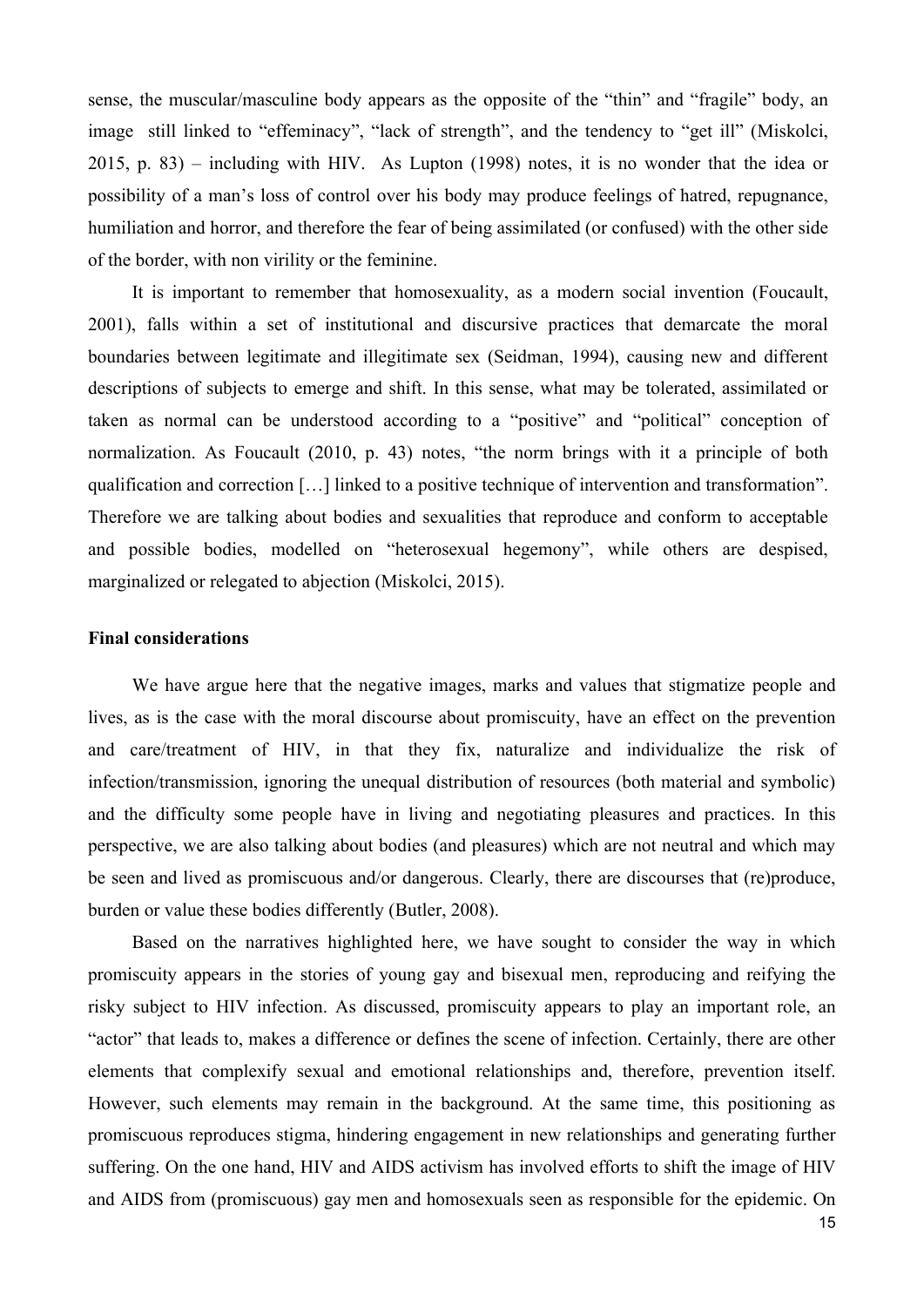the other hand, some narratives appear to suggest that the idea of easy sex and promiscuity associated with gay men persists, and hinders the reconstruction of new sexual and emotional relationships following the discovery of HIV positive status.

Paradoxically, efforts to dissociate an image of promiscuity from gay men also seem to have contributed to "normalize" ways to live, considering a heteronormative ideal. As Seffner (2011) argues, while LGBT communities have conquered some rights, they also have been more assimilated to a certain "correct" and "acceptable" model of being LGBT people, reducing spaces of freedom and experimentation.

It is noteworthy that in Portuguese (as in English) the word *promiscuity* means "the state of being promiscuous; an indiscriminate or haphazard mixture". In these terms, someone who is promiscuous may be someone who confuses or transgresses "the order of things". In other words, they are guided by "impulses", "desires" and "passions", mixing with others, losing the rational dimension of "who we are". References and discourse about promiscuity, therefore, separate and re/organize moral subjects and re/orient behaviour and practices (Silva, 2010).

In addition to hindering the search for healthcare, some of the negative values and images linked to HIV and AIDS may adversely affect access to new prevention strategies. This is the case, for example, when PrEP use is linked to an image of "unbridled homosexuality" (Race, 2015). As Race argues (2015), there is a fear and a certain dread of the possibility that, with PrEP, what appears to be an "exception" will become a "rule", allowing a return to "unbridled" sex between men. In this sense, PrEP forces people to deal with something that scares them, in relation not only to risk, but also to sex, from the "apparently terrifying prospect of unbridled homosexuality" (Race, 2015, p. 17).

All these discussions open up new challenges for HIV prevention and care practices beyond the moral discourse, which marginalizes specific people and behaviours. At the same time, it is important to advance an open discussion about pleasure, eroticism, human rights and HIV with young people in a range of contexts, such as schools, communities, etc. Such discussions have been neglected and weakened in recent years in Brazil (Seffner and Parker, 2016b), by voices from the past, which have returned to produce strong echoes in the present, making projects and lives unfeasible and which could considerably hinder other forms of negotiated protection beyond condom use, given the diversification (and complexification) of practices, prevention methods, choices and situations (Terto Jr., 2015).

Certainly, such reflections must be added to the agenda, particularly so that moral discourses and values are not supported or reproduced through a scientific and epidemiological repertoire regarding HIV risk factors, which includes the number of sexual partners, without reference to an individual's or group's situation or context of vulnerability. We cannot simply fix or generalize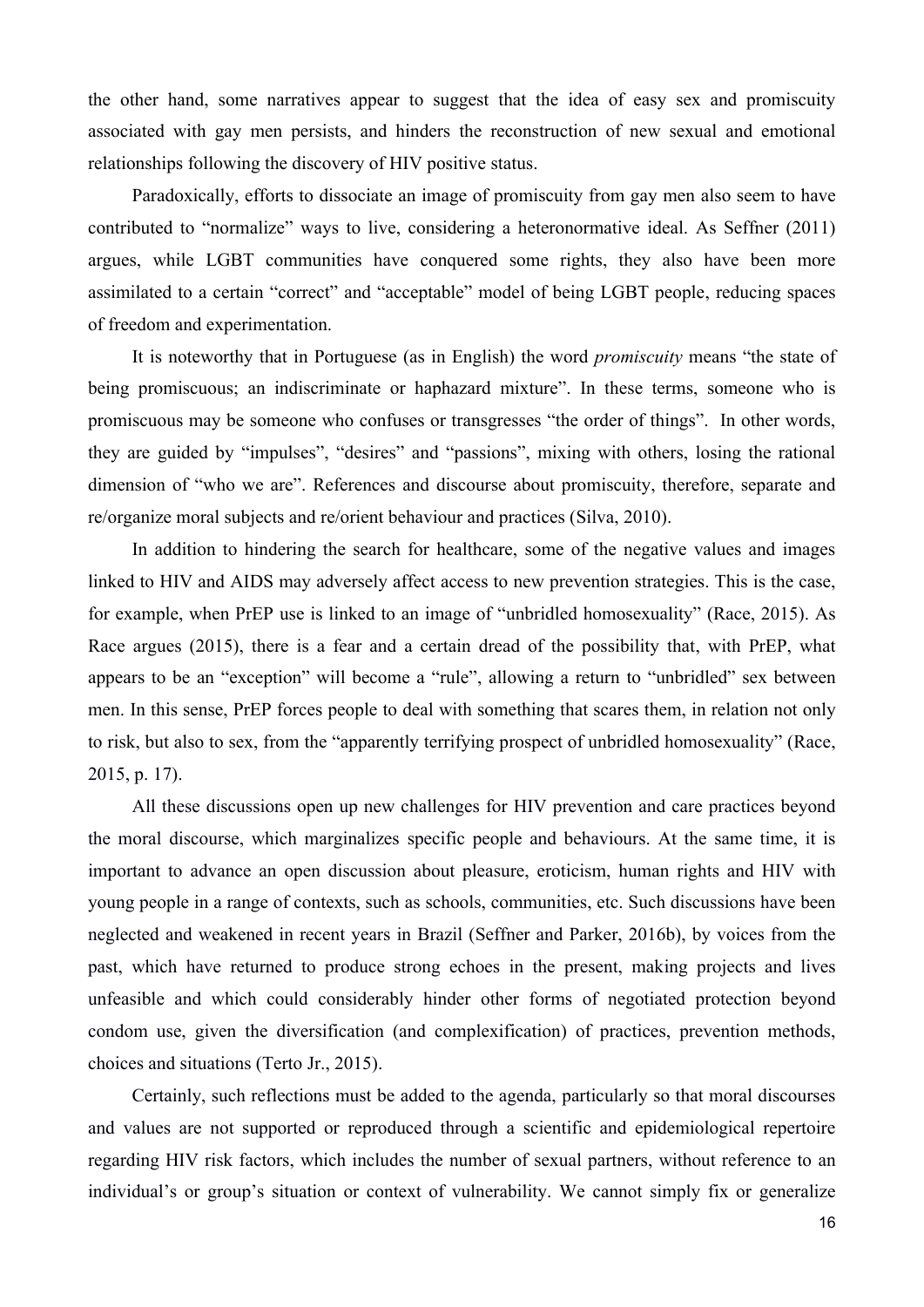these "factors" without understanding how and in which situations (and interactions) such vulnerabilities occur and are produced, or how certain lives are constructed "as lives that do not matter" (Seffner and Parker, 2016b, p. 298)

Finally, we need to remember that the field of HIV prevention and care has evolved and does involve many heterogeneous elements and actors, including discourses and traditions that clash with each other. As well as demanding of ourselves (scientists, professionals and activists) a permanent imaginative state of openness in thinking about and connecting knowledge and political action, we need to recognize that these elements (viruses, people, meanings, institutions, technologies etc.) operate together and mutually affect each other. In this way, we should consider prevention to be something that is "ontologically open", whose interactions produce multiple effects and "functionalities" (Rosengarten and Michael, 2010). This means that we have to make a collective effort to overcome some dichotomies, for example, between nature/culture, good/bad, in order to understand the ramifications of these interactions, as well as to maintain our collective and cooperative persistence in caring for life.

Acknowledgments:

We would like to thank the Coordination for the Improvement of Higher Education Personnel (*Coordenação de Aperfeiçoamento de Pessoal de Nível Superior*: CAPES) for the first author's post-doctorate grant at the Centre for Narrative Research at the University of East London. We would also like to thank the professionals and young people at the health centre, where the research was conducted, as well as doctoral student Renata Lúcia e Silva e Oliveira for her support with the interviews.

# **References**

Aggleton, P. and Parker, R. (2015). Moving Beyond Biomedicalization in the HIV Response: Implications for Community Involvement and Community Leadership Among Men Who Have Sex with Men and Transgender People. *American Journal of Public Health*, 105(8), 1552- 1558.

Anderson, A. M. et al. (2015). High prevalence of stigma-related abuse among a sample of men who have sex with men in Tanzania: implications for HIV prevention. *AIDS Care*, 27(1), 63–70.

Bakhtin, M. (1999). *Speech genres & other late essays*. Austin: University of Texas Press.

Berg, R. C. et al. (2015). The Relationship of Internalized Homonegativity to Sexual Health and Well-Being Among Men in 38 European Countries Who Have Sex With Men. *[J Gay Lesbian Ment](https://www.ncbi.nlm.nih.gov/pmc/articles/PMC4647863/)  [Health](https://www.ncbi.nlm.nih.gov/pmc/articles/PMC4647863/)*, 19(3), 285–302.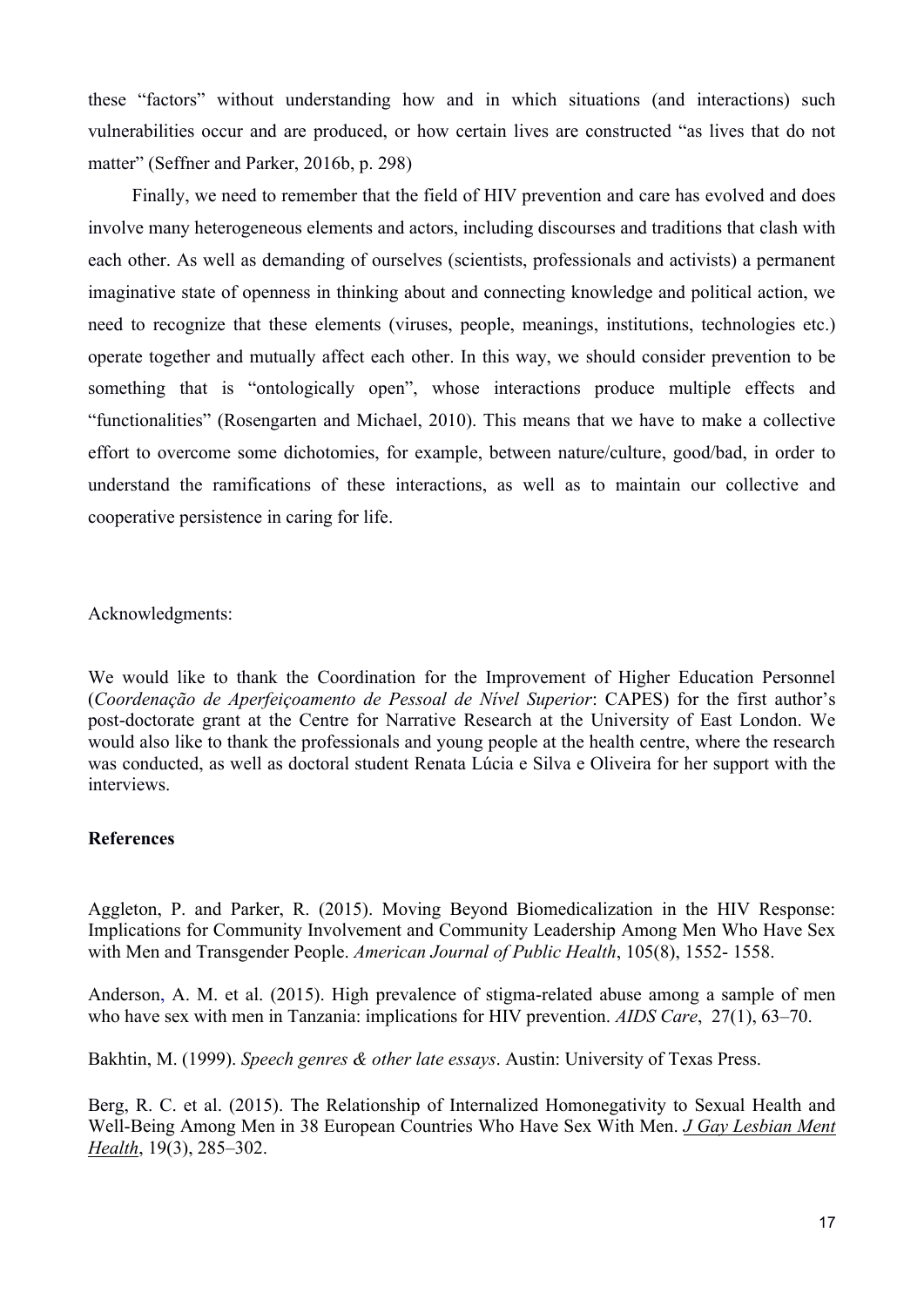Beyrer, C. et al. (2012). Global epidemiology of HIV infection in men who have sex with men. The Lancet, 380(9839), 367-377.

Brasil. (2014). *Boletim Epidemiológico Aids/DST***.** Ministério da Saúde. Secretaria de Vigilância em Saúde – Departamento de DST, Aids e Hepatites Virais. Brasília.

Brasil (2017). *Boletim Epidemiológico Aids/DST***.** Ministério da Saúde. Secretaria de Vigilância em Saúde – Departamento de DST, Aids e Hepatites Virais. Brasília.

Carballo-Diégues, A. (2001). HIV, barebacking, and gay men's sexuality, circa 2001. *Journal of Sex Education and Therapy,* 26(3), p. 225-233.

Braz, C.A. (2007). Macho *versus* macho. *Cadernos Pagu*, 28, 175-206.

Butler, J. (2005). *Giving an account of oneself*. New York: Fordham University Press.

Butler, J. (2008). *Cuerpos que importam*: sobre los límites materiales y discursivos del "sexo" (2ª Edición). Buenos Aires: Paidós.

Cloete, A. et al. (2008). Stigma and discrimination experiences of HIV-positive men who have sex with men in Cape Town, South Africa. *AIDS Care,* 20 (9), 1105-1110.

Cohen M.S. et al. (2016). Antiretroviral Therapy for the Prevention of HIV-1 Transmission. *N Engl J Med*., 375(9), 830-9.

Courtenay–Quirk, C. et al. (2006). Is HIV/AIDS stigma dividing the gay community? Perceptions of HIV-positive men who have sex with men. *AIDS Education and Prevention*, 18(1), 56–67.

Cunha, C. (2012). Os muitos reveses de uma "sexualidade soropositiva": o caso dos jovens vivendo com HIV/Aids. *Sexualidad, Salud y Sociedad*, 10, 70-99.

Cunha, C. (2014). Modos de fazer sujeitos na política de AIDS: a gestão de jovens vivendo com HIV/Aids. Século XXI, *Revista de Ciências Sociais*, 4 (2), 91-131.

Dean, T. (2009). *Unlimited intimacy: reflections on the subcultures of barebacking*. Chicago/London: The University of Chicago Press.

De Cock, K. M. and Johnson, A. M. (1998). From exceptionalism to normalisation: a reappraisal of attitudes and practice around HIV testing. *BMJ VOLUME,* 316, 290-293.

Davis, M., Frankis, J. and Flowers, P. (2006). Uncertainty and 'technological horizon' in qualitative interviews about HIV treatment. *Health*, 10(3), 323–344.

Flowers, P. (2010). HIV transitions: consequences for self in an era of medicalization. In: Davis, M and Squire, C. (Eds.). *HIV treatment and prevention technologies in international perspective*. New York, NY: Palgrave MacMillan, pp.109-125.

Flowers, P. and Davis, M. (2012). Understanding the biopsychosocial aspects of HIV disclosure among HIV-positive gay men in Scotland. *Journal of Health Psychology*, 18(5), 711-724.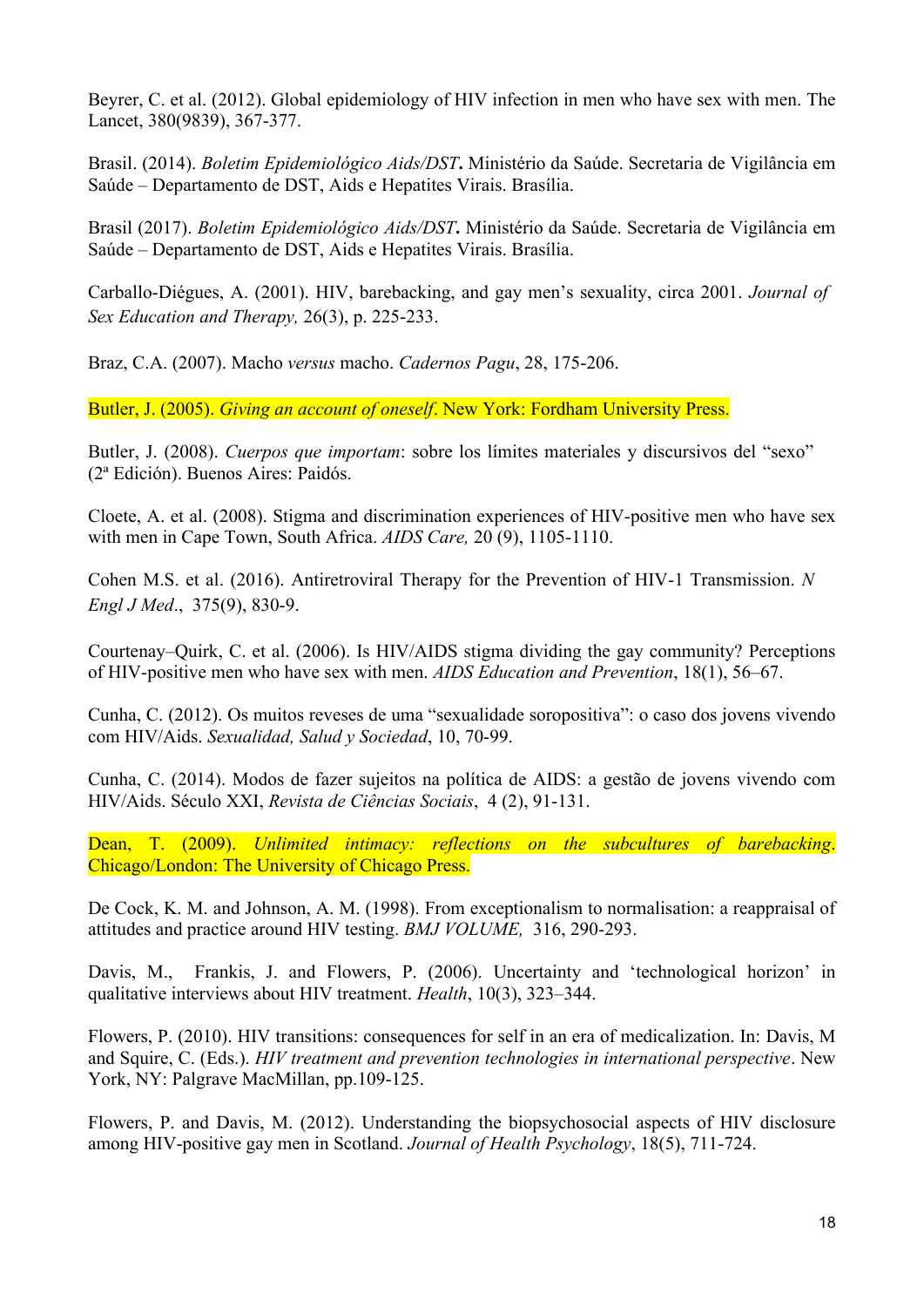Flowers, P., Knussen, C. and Duncan, B. (2001). Re-appraising HIV Testing among Scottish Gay Men: The Impact of New HIV Treatments. *J Health Psychol*, 6, 665-678.

Foucault, M. (2001). *História da sexualidade 1:* a vontade de saber (14ª edição). Rio de Janeiro: Graal.

Foucault, M. (2010). *Os anormais* (2 ª edição). São Paulo: Martins Fontes.

Gamson, J., and Moon, D. (2004). The sociology of sexualities: queer and beyond. *Annual Review of Sociology*, 30, 47-64.

Giacomozzi, A. et al. (2019). Representaciones sociales del vivir cone l VIH/SIDA y vivencias de prejuicios en Brasil. *Liberabit, Revista Peruana de Psicologia,* 25 (1), 85-98

Goffman, E. (2015). *Estigma*: notas sobre a manipulação da identidade deteriorada (4ª edição). Rio de Janeiro: LTC.

Gomes, A., Silva, E. and Oliveira, D. (2011). Social representations of AIDS and their quotidian interfaces for people living with HIV. *Rev. Latino-Am. Enfermagem*, 19(3), 485-92.

Greco, D. (2016). "Trinta anos de enfrentamento à epidemia da Aids no Brasil, 1985-2015". *Ciênc. saúde coletiva*, 21(5), 1553-1564.

Grosz, E. (1994). *Volatile bodies*: toward a corporeal feminism. Bloomington and Indianapolis: Indiana University Press.

Grulich, A. et al. (2015). HIV transmission in male serodiscordant couples in Australia, Thailand and Brazil. *2015 Conference on Retroviruses and Opportunistic Infections (CROI)*, Seattle, USA.

Guimarães, M. D. C. et al. (2018). Comparing HIV risk-related behaviors between 2 RDS national samples of MSM in Brazil, 2009 and 2016. *Medicine (United States)*, *97*(1S), S62–S68.

Ha, H. et al. (2015). Homosexuality-Related Stigma and Sexual Risk Behaviors Among Men Who Have Sex With Men in Hanoi, Vietnam. *Arch Sex Behav*, 44(2), 349-56.

Halkitis, P. N., Wolitski, R. J. and Millett, G. A. (2013). A Holistic Approach to Addressing HIV Infection Disparities in Gay, Bisexual, and Other Men Who Have Sex With Men. *American Psychologist*, 68(4), 261–273.

Hoffmann, M. et al. (2015). Barriers along the care cascade of HIV-infected men in a large urban center of Brazil. *AIDS Care*, 28(1), 57-62.

Jeffries, W.L. et al. (2015). HIV stigma experienced by young men who have sex with men (MSM) living with HIV infection. *AIDS Education and Prevention*, 27(1), 58-71.

Kerr, L. et al. (2013). HIV among MSM in a large middle-income country. *AIDS,* 27(3), 427-35.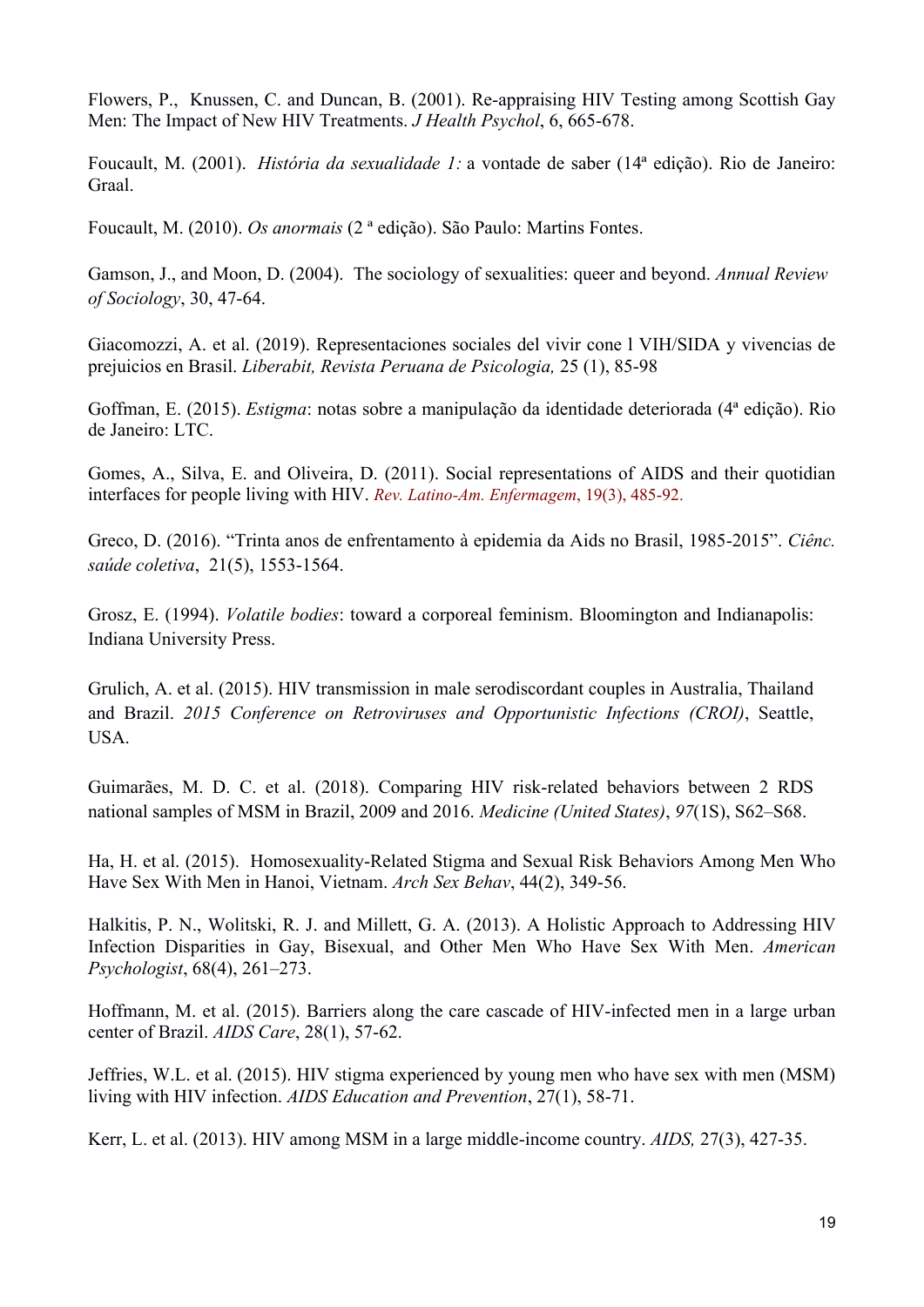Kerr, L. et al. (2018). HIV prevalence among men who have sex with men in Brazil: results of the 2nd national survey using respondent-driven sampling. *Medicine*, 97(1), S9-S15.

Magno, L. et al. (2017). Factors associated with self-reported discrimination against men who have sex with men in Brazil. *Revista de Saúde Pública*, 51(102), 1-11.

Miskolci, R. (2015). "Discreto e fora do meio" – Notas sobre a visibilidade sexual contemporânea. *Cadernos Pagu,* 44, 61-90.

Mol, A. (2008). The logic of care: *health and the problem of patient choice*. 1ª ed. London and New York: Routledge.

Mol, A. and Law, J. (2004). Embodied action, enacted bodies: the example of hypoglycaemia. *Body & Society*, 10, (2-3), 43-62.

Law, J. (2009). Actor network theory and material semiotics. In: B. S. Turner (Ed.). *The New Blackwell Companion to Social Theory* (141-158). Oxford: Blackwell.

LI, X. et al. (2012). HIV/AIDS-Related Stigmatizing and Discriminatory Attitudes and Recent HIV Testing Among Men Who Have Sex With Men in Beijing. *AIDS Behav*, 16(3), 499–507.

Lupton, D. (1998). *The emotional self.* London, Thousand Oaks, New Delhi: SAGE Publications.

Paiva, V. et al. (2011). A sexualidade de adolescentes vivendo com HIV: direitos e desafios para o cuidado. *Ciência & Saúde Coletiva*, 16(10), 4199-4210.

Philbin, M.M. et al. (2018). Structural barriers to HIV prevention among men who have sex with men (MSM) in Vietnam: Diversity, stigma, and healthcare access. *PLoS ONE,* 13(4), 1-17.

Plummer, K. (1995). *Telling Sexual Stories*: Power, Change, And Social Worlds. London And New York: Routledge.

Plummer, K. (2001). *Documents of life 2.* London: Sage. *Narrative power*. London: Polity Press.

Plummer, K. (2019). *Narrative power*. Cambridge, UK: Polity Press.

Race, K. (2012). Framing Responsibility HIV, Biomedical Prevention, and the Performativity of the Law. *Bioethical Inquiry*, 9, 327–338.

Race, K. (2015). Reluctant Objects: Sexual Pleasure as a Problem for HIV Biomedical Prevention. *GLQ,* 22(1), 1-31.

Riessman, C. K. (2008). *Narrative methods for the human sciences*. Thousand Oaks, California: Sage Publications, Inc.

Riessman, C. K. (2015). Ruptures and sutures: time, audience and identity in a illness narrative. *Sociology of Health & Illness*, 37 (7), 1055-1071.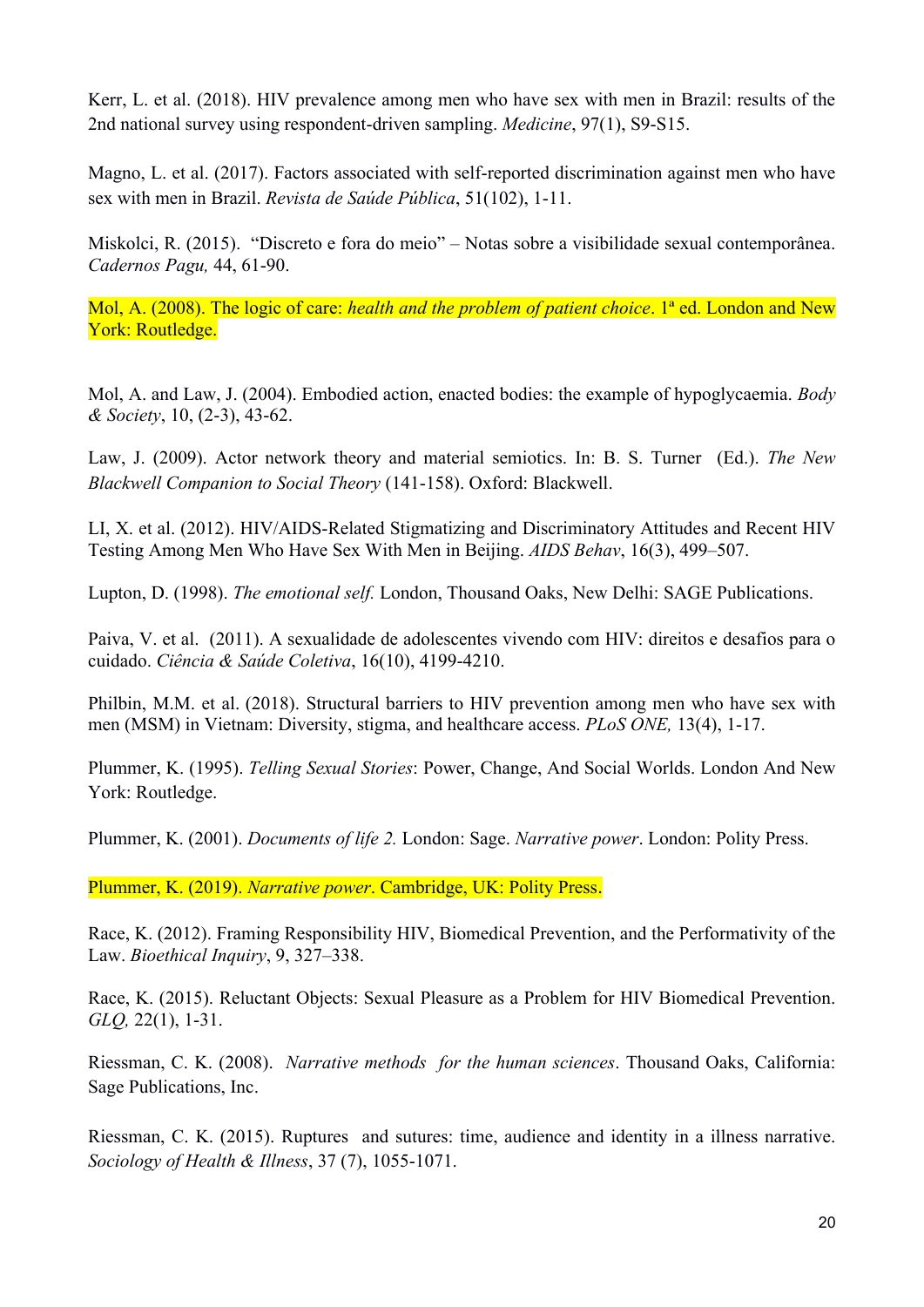Ribeiro, L., Giami, A. and Freitas, M. (2019). Representations of people living with HIV: influences on the late diagnosis of infection. *Rev. esc. enferm*. USP, 53, 01-08.

Rodger A.J. et al. (2016). Sexual activity without condoms and risk of HIV transmission in serodifferent couples when the HIV-positive partner is using suppressive antiretroviral therapy. *JAMA*, 316(2), 171–181.

Rodger A.J. et al. (2019). Risk of HIV transmission through condomless sex in serodifferent gay couples with the HIV positive partner taking suppressive antiretroviral therapy (PARTNER): final results of a multicentre, prospective, observational study. *The Lancet*, 393(10189), 2428-2438.

Rosengarten, M. et al. (2004). After the euphoria: HIV medical technologies from the perspective of their prescribers. *Sociology of Health & Illness*, 26(5), 575–596.

Rosengarten, M., and Michael, M. (2010). HIV Pre-exposure Prophylaxis (PrEP) and the complexities of biomedical prevention: ontological openness and the prevention assemblage. In: Davis, M. and Squire, C. (Eds.). *HIV treatment and prevention technologies in international perspective*. New York, NY: Palgrave MacMillan, pp. 167-183.

Rubin, G. (1984). Thinking sex: notes for a radical theory of the politics of sexuality. In: Vance, C. S. *Pleasure and danger***:** exploring female sexuality (267-319). Boston, London, Melbourne and Henley: Routledge & Kegan Paul.

Seidman, S. (1994). Queer-ing sociology, sociologizing queer theory: an introduction. *Sociological Theory*, 12(2), 166-177.

Seffner, F. (2011). Composições (com) e resistências (à) norma: pensando corpo, saúde, políticas e direitos LGBT. In: Colling, L. (Org.). *Stonewall 40+ o que no Brasil?* Salvador: Edufba, p.57-78.

Seffner, F. and Parker, R. (2016a). *A neoliberalização da prevenção do HIV e a resposta brasileira à aids*. In: Mito vs Realidade da Resposta Brasileira à epidemia de HIV/aids. Rio de Janeiro: ABIA.

Seffner, F. and Parker, R. (2016b). "Desperdício da experiência e precarização da vida: momento político contemporâneo da resposta brasileira à aids". *Interface* (Botucatu), 20(57), 293-304.

Silva, LAV. (2009) Masculinidades transgressivas em práticas de barebacking. *Rev. Estud. Fem.*, 17(3), 675-699.

Silva, LAV. (2010). A cibersexualidade e a pesquisa online: algumas reflexões sobre o conceito de barebacking. *Interface (Botucatu)*,14(34), 513-528.

Silva, L.A.V., Duarte, F.M. and Alves, G.R. (2017). Sociabilidades "positivas" em rede: narrativas de jovens em torno do HIV/aids e suas tensões cotidianas. *Physis*, 27(2), 335-355.

Silva, LAV; Duarte, FM; Lima, M. (2020). "Eu acho que a química entrou em reprovação": Relações afetivo-sexuais de homens jovens vivendo com HIV/aids e com carga viral indetectável. *Sexualidad, Salud y Sociedad*, 34, 25-45.